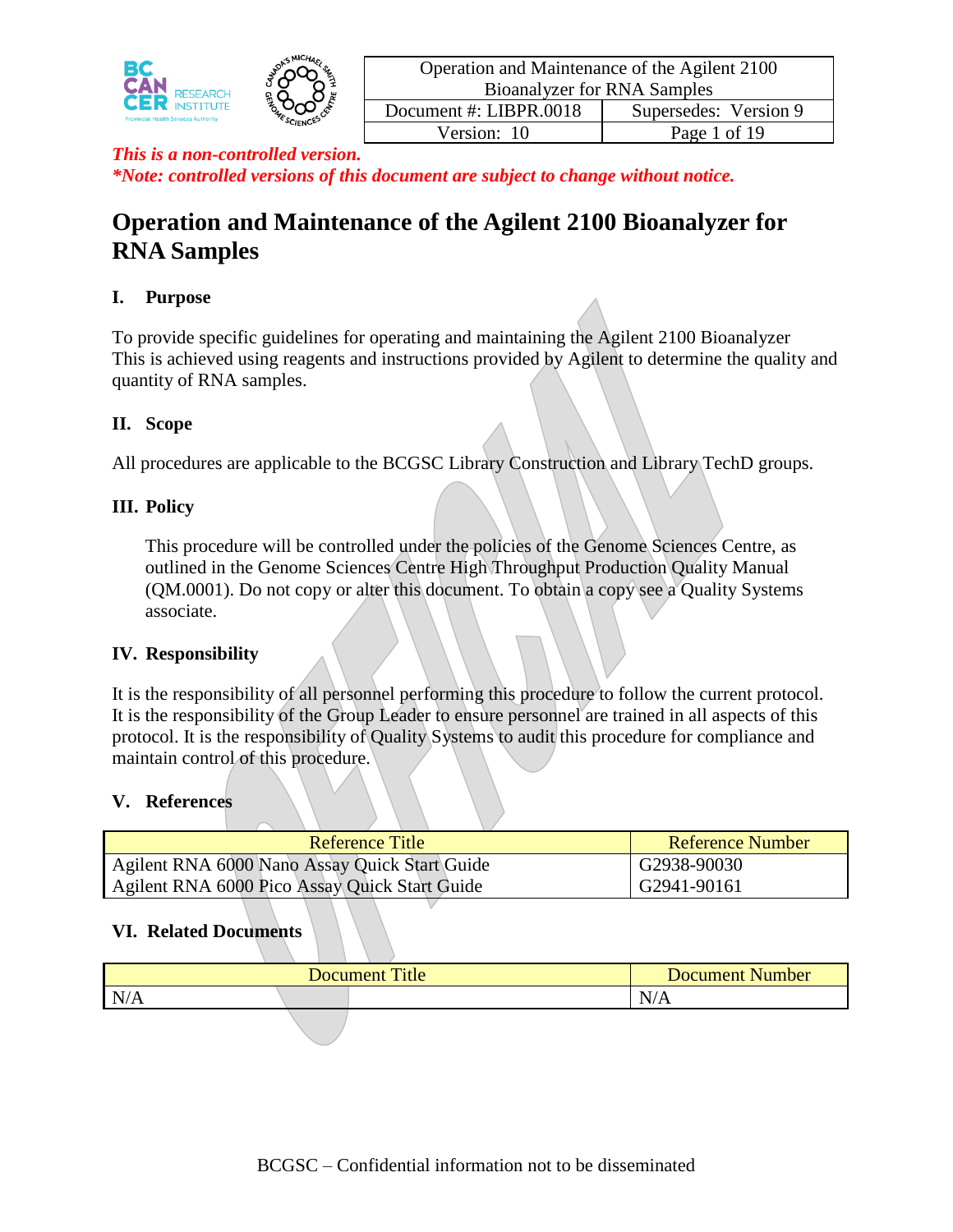

| Operation and Maintenance of the Agilent 2100 |                       |  |  |  |  |  |  |
|-----------------------------------------------|-----------------------|--|--|--|--|--|--|
| <b>Bioanalyzer for RNA Samples</b>            |                       |  |  |  |  |  |  |
| Document #: LIBPR.0018                        | Supersedes: Version 9 |  |  |  |  |  |  |
| Version: 10                                   | Page 2 of 19          |  |  |  |  |  |  |
|                                               |                       |  |  |  |  |  |  |

### **VII.Safety**

All Laboratory Safety procedures will be complied with during this procedure. The required personal protective equipment includes a laboratory coat and gloves. See the safety data sheet (SDS) for additional information.

### **VIII. Materials and Equipment**

| Name                                                       | <b>Supplier</b>      | Number: #        |              | Model or Catalogue # |
|------------------------------------------------------------|----------------------|------------------|--------------|----------------------|
| Small Autoclave waste bags 10"X15"                         | Fisher<br>Scientific | 01-826-4         |              | ✓                    |
| RNase Zap                                                  | Ambion               | 9780             |              | $\checkmark$         |
| Ice bucket – Blue                                          | Fisher               | 11-676-36        |              | $\checkmark$         |
| wet ice                                                    | In house             | N/A              |              | N/A                  |
| Gilson P2 pipetman                                         | Mandel               | GF-44801         |              | $\checkmark$         |
| Gilson P10 pipetman                                        | Mandel               | GF-44802         |              | $\checkmark$         |
| Gilson P1000 pipetman                                      | Mandel               | GF-23602         |              | $\checkmark$         |
| Diamond Filter Tips 10µL                                   | Mandel               | GF-F171203       |              | $\checkmark$         |
| Diamond Filter Tips 1000µL                                 | Mandel               | GF-F171703       |              | $\checkmark$         |
| Galaxy mini-centrifuge                                     | <b>VWR</b>           | 37000-700        |              | $\checkmark$         |
| VX-100 Vortex Mixer                                        | Rose Scientific      | S-0100           |              | $\checkmark$         |
| Large Kimwipes                                             | Fisher               | 06-666-117       |              | $\checkmark$         |
| Black ink permanent marker pen                             | VWR                  | 52877-310        |              | ✓                    |
| <b>Eppendorf BenchTop Refrigerated Centrifuge</b><br>5810R | Eppendorf            | 5810 R           |              | ✓                    |
| Agilent RNA 6000 Pico Kit Series II                        | Agilent              | 5067-1513        |              | $\checkmark$         |
| Agilent RNA 6000 Pico Kit Reagents Series II               | Agilent              | 5067-1514        |              | $\checkmark$         |
| Agilent RNA 6000 Nano Kit Series II                        | Agilent              | 5067-1511        |              | $\checkmark$         |
| Agilent RNA 6000 Nano Reagents Series II                   | Agilent              | 5067-1512        |              | $\checkmark$         |
| Chip Priming Station                                       | Agilent              | 5065-4401        |              | $\checkmark$         |
| <b>IKA Vortex Mixer</b>                                    | Agilent              | $MS2-S8$         | $\checkmark$ |                      |
| Agilent 2100 Bioanalyzer                                   | Agilent              | 2100             |              | $\checkmark$         |
| Computer                                                   |                      |                  | $\checkmark$ |                      |
| <b>Heat Block ISOTEMP 125D</b>                             | Fisher               | 125 <sub>D</sub> | ✓            |                      |
| RNase Zap                                                  | Ambion               | AM9780           |              | ✓                    |
| <b>DEPC</b> water                                          | Ambion               | AM9920           |              | $\checkmark$         |
| 1.5ml Eppendorf Tubes                                      | Ambion               | AM12400          |              |                      |

### **IX. Procedure**

**Note**: **All Chip priming, running of the Agilent 2100 Bioanalyzer is to be completed on the 6 th Floor. (Figure 1)**

 $\bigvee$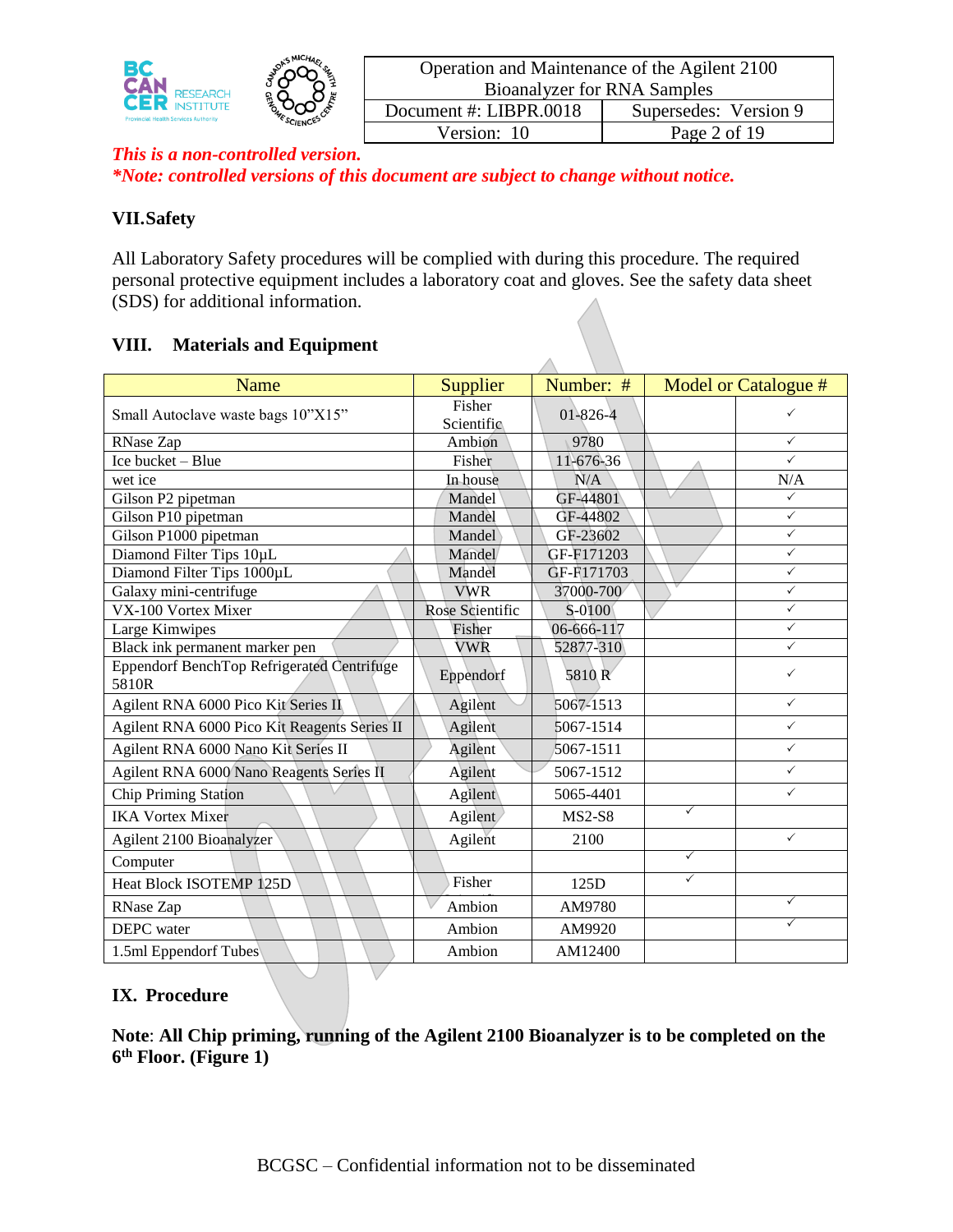

| Operation and Maintenance of the Agilent 2100 |                       |  |  |  |
|-----------------------------------------------|-----------------------|--|--|--|
| <b>Bioanalyzer for RNA Samples</b>            |                       |  |  |  |
| Document #: LIBPR.0018                        | Supersedes: Version 9 |  |  |  |
| Version: 10                                   | Page 3 of 19          |  |  |  |
|                                               |                       |  |  |  |



# **Figure 1: Agilent 2100 Bioanalyzer System**

- **1. Determine Which Assay Is Needed Based On Sample Type And Expected Amount Of Material**
	- 1.1. RNA samples can either be analyzed on RNA 6000 Nano or RNA 6000 Pico chip.
	- 1.2. With the expected amount of RNA, select the appropriate assay based on the following table:

| <b>Specification</b> | <b>Total RNA Nano Assay</b> | <b>Total RNA Pico Assay</b> |
|----------------------|-----------------------------|-----------------------------|
| Quantitative Range   | $25-500$ ng/ $\mu$ L        | n/a                         |
| Qualitative Range    | $5-500$ ng/ $\mu$ L         | 50-5000pg/ $\mu$ L          |

\***Note**: mRNA assay is only for qualitative QC, not quantitative. Use 1/5<sup>th</sup> dilution of the RNA Nano marker for the mRNA Agilent assay in step 7.2 if less than 10µg of total RNA was used for mRNA purification. If using the diluted RNA Nano marker, a threshold of 6% of rRNA contamination is acceptable, discuss with supervisor if rRNA contamination % is above 6%. mRNA samples may also be run using the "Total Eukaryotic RNA assay" setting and regular RNA Nano Marker without dilution; however, the % of rRNA contamination calculation is not a feature of this assay.

# **2. Replacing the Chip Priming Station Syringe**

Note: This step is done as a weekly maintenance procedure by Library Core. It does not need to be performed each time a chip is being primed.

2.1. Put on a clean pair of gloves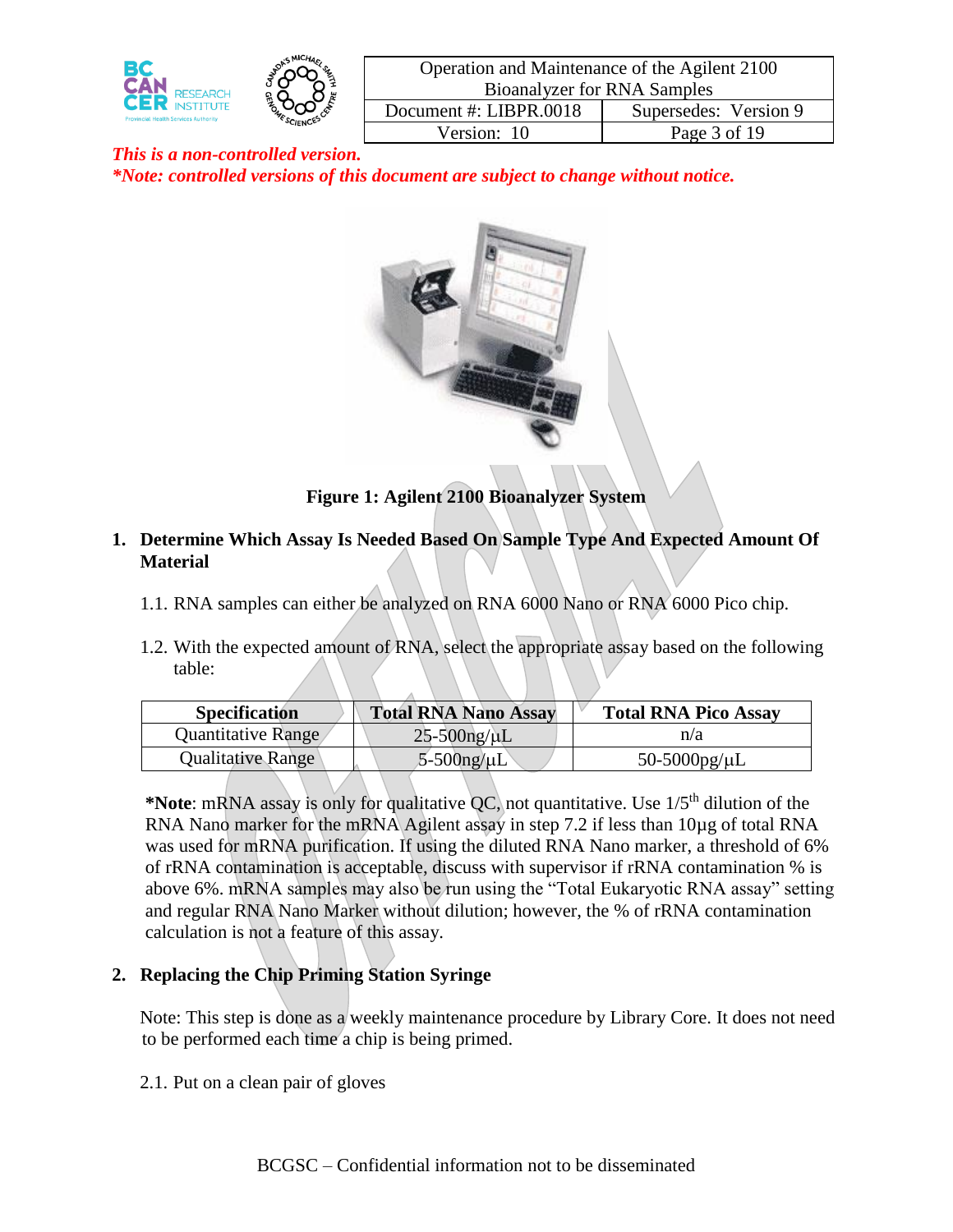

| Operation and Maintenance of the Agilent 2100 |                       |  |  |  |  |
|-----------------------------------------------|-----------------------|--|--|--|--|
| <b>Bioanalyzer for RNA Samples</b>            |                       |  |  |  |  |
| Document #: LIBPR.0018                        | Supersedes: Version 9 |  |  |  |  |
| Version: 10                                   | Page 4 of 19          |  |  |  |  |
|                                               |                       |  |  |  |  |

- 2.2. Unscrew the old syringes from the lid of the Chip Priming Station (see Figure 2).
- 2.3. Remove the plastic cap of the new syringe and insert it into the clip.
- 2.4. Slide it into the hole of the luer lock adapter and screw it tightly to the Chip Priming Station.



**Figure 2: Chip Priming Station**

# **3. Filtered Gel Matrix Preparation**

- 3.1. Remove the reagents for the desired kit from the  $4^{\circ}$ C fridge (EQU2014) and allow them to equilibrate to room temperature for 30 minutes before use. Put reagents in pre-made box that shelters dye and gel-dye mix from light. RNA ladders for both Pico and Nano kits are kept in a box in the  $-80^{\circ}$ C freezer (EQU275). If unsure of where reagents are kept, please check with supervisor.
- 3.2. Pipette 550µL of RNA Nano or Pico gel matrix into a spin filter.
- 3.3. Centrifuge at 4000rpm for 10 minutes at room temperature.
- 3.4. Remove the filter and label the tube as "Filtered Gel Matrix" for either Nano or Pico Assay, with the date and your initials.
- 3.5. Use the filtered gel within 4 weeks. Discard afterwards.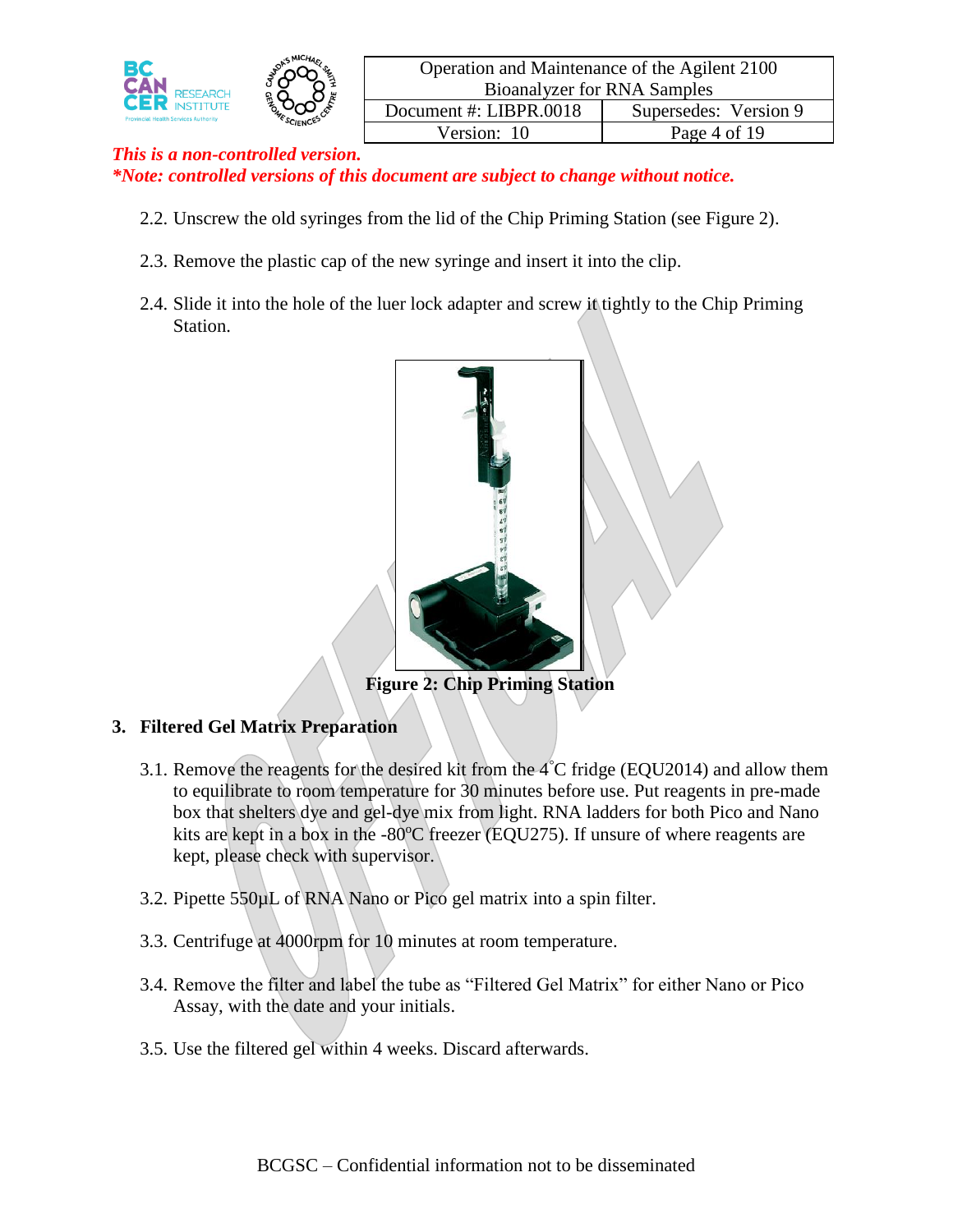

### **4. Gel Dye Mix Preparation for Nano and Pico chips**

- 4.1. Spin the Gel Matrix briefly to collect at the bottom of the tube.
- 4.2. Transfer 65µL of the filtered gel matrix into a fresh RNase-free 1.5 mL tube. Label the tube as either "Nano Gel Dye" or "Pico Gel Dye" with the date and initials.
- 4.3. Vortex the dye concentrate for 10 seconds at high speed. Briefly spin down to collect solution at the bottom of the tube.
- 4.4. Add  $1\mu$ L of the dye concentrate to the  $65\mu$ L of filtered gel matrix. Return to dye concentrate to the box, shielded from light.
- 4.5. Vortex the solution at high speed for 10 seconds. Spin at 13,000rpm for 10 minutes at room temperature. Keep tube upright and in the dark.

### **5. Setting Up and Running the Chip**

- 5.1. Put on a clean pair of gloves.
- 5.2. Aliquot and dilute samples to the appropriate range while reagents are equilibrating. If an aliquot is to be made, 1.5µL of sample is required. Keep all samples on ice. Arrange samples by approximate lowest to highest concentration. Arrange in the order as they will be loaded onto the chip to prevent mix-up. **To remove any secondary structure, place samples and the RNA Nano ladder onto 70°C heat block for 2 minutes and then snap cool samples by returning tubes to ice for another 2 minutes followed by a pulse spin**.

**\*Note**: It is NOT necessary to heat the Pico Ladder as it has already been denatured.

- 5.3. Ensure that the Chip Priming Station is set up correctly for type of chip being run. The base plate should be in position "C".
- 5.4. If running a **Nano** chip assay, clean the electrode before and after as follows:
	- 5.4.1. Slowly fill one of the wells of the electrode cleaner chip with 350µL of fresh RNase Zap.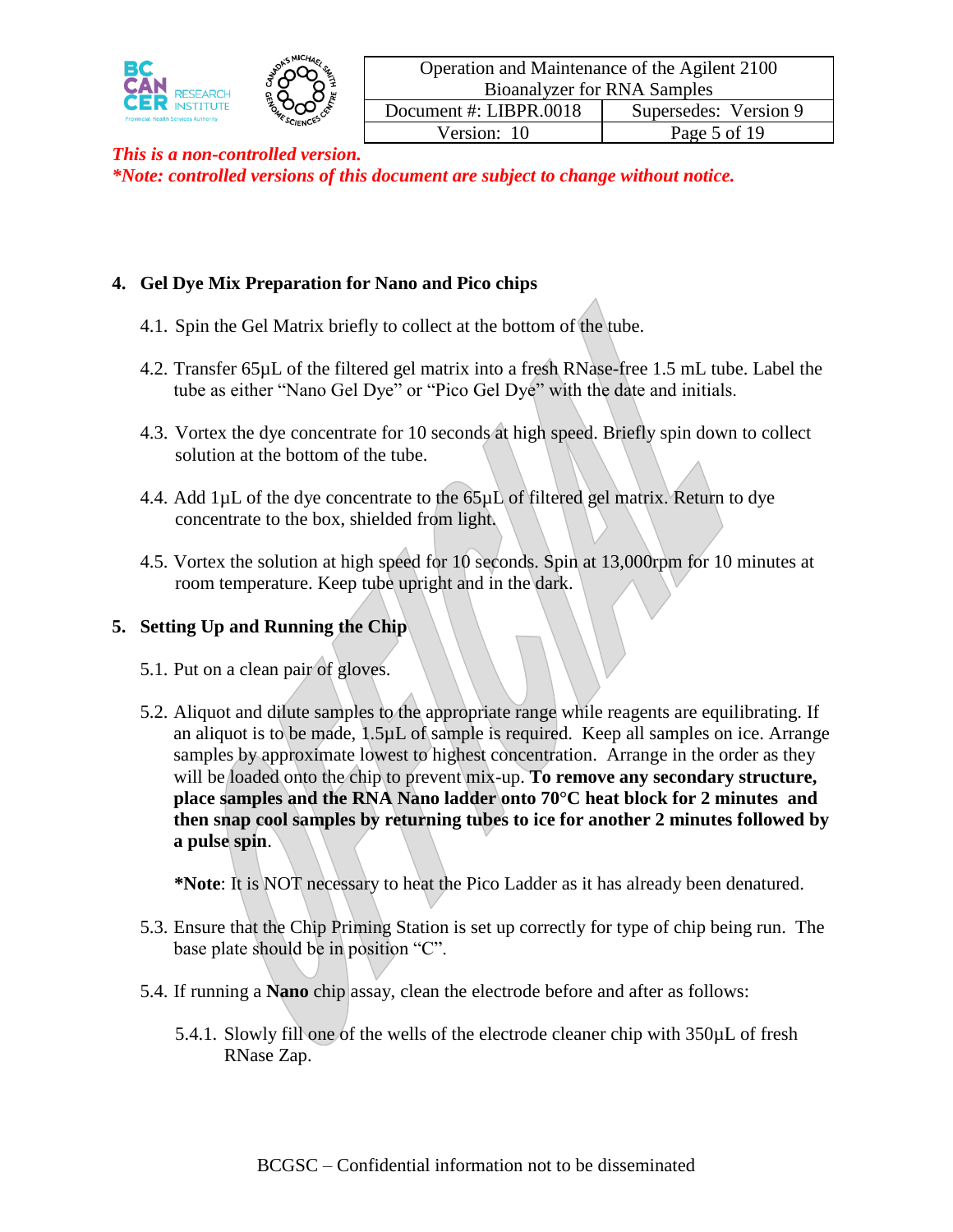

- 5.4.2. Never fill too much fluid in the electrode cleaner. This could cause liquid spill which may cause current leaks between electrodes.
- 5.4.3. Open the lid and place electrode cleaner chip in the Agilent 2100 Bioanalyzer.
- 5.4.4. Close the lid and leave it closed for 1 minute.
- 5.4.5. Open the lid and remove the electrode cleaner chip.
- 5.4.6. Slowly fill one of the wells of another electrode cleaner chip with 350µL RNase Free water.
- 5.4.7. Insert the RNase free water cleaner chip into the Agilent 2100 Bioanalyzer and close the lid. Leave it closed for 30 seconds.
- 5.4.8. Open the lid and remove the electrode cleaner chip. Leave the lid open for 30 seconds to allow the water on the electrodes to evaporate.
- 5.4.9. Make sure there is a date on the cleaner chips and keep for the end of protocol cleaning. Following the end of protocol cleaning, tap out the liquid of each cleaner chip and leave upside down on a paper towel adjacent to the Bioanalyzer.
- 5.5. If running a **Pico** chip assay, clean the electrode before and after as follows:
	- 5.5.1. Slowly fill one of the wells of the electrode cleaner chip with 350µL of fresh RNase free water.
	- 5.5.2. Never fill too much fluid in the electrode cleaner. This could cause liquid spill which might cause current leaks between the electrodes.
	- 5.5.3. Open the lid and place the electrode cleaner chip in the Agilent 2100 Bioanalyzer.
	- 5.5.4. Close the lid and leave it closed for 5 minutes.
	- 5.5.5. Open the lid and remove the electrode cleaner chip. Leave the lid open and wait for 30 seconds for the water on the electrodes to evaporate.
	- 5.5.6. Make sure there is a date on the cleaner chip and keep for future use.
- 5.6. Ensure that the Chip Priming Station is set up correctly for type of chip being run. The base plate should be in position "C" and the clip should be in the topmost position.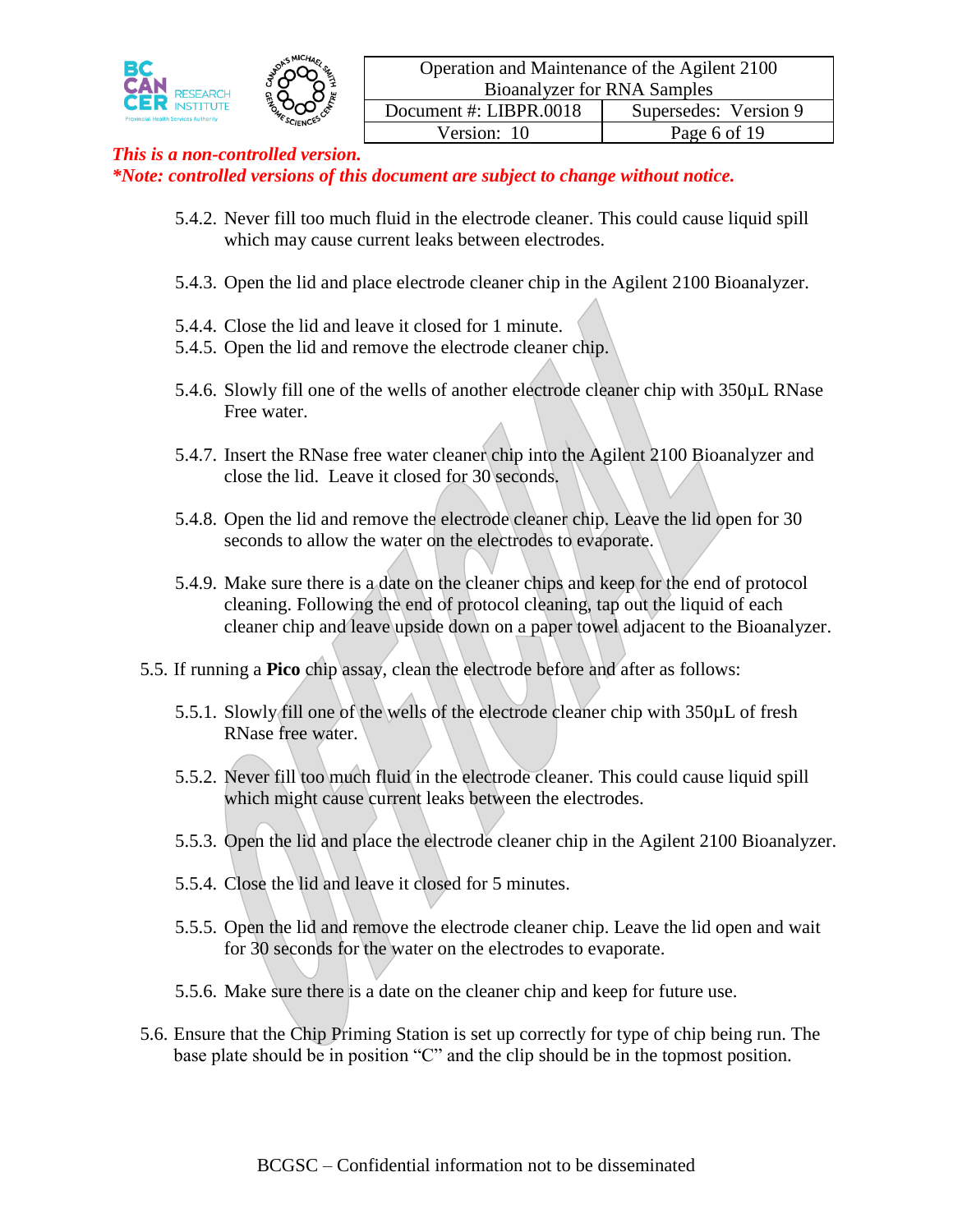

- 5.7. Turn on the Agilent 2100 Bioanalyzer by flipping the switch at the rear of the instrument. A green light will come on.
	- 5.7.1. Login to the computer supporting the Agilent 2100 Bioanalyzer and double click on the "2100 Expert" icon.
	- 5.7.2. The screen of the software appears in the *Instrument* context.
	- 5.7.3. Click on the *Assay Selection* icon and choose the correct assay to be run. Enter the number of samples to be run in the appropriate box.
	- 5.7.4. Under "Destination", click on the circle adjacent to "Custom" and save the file as below:
		- 5.7.4.1. For Nano under *R:\ Library Core\QC\Agilent\RNA Nano*
		- 5.7.4.2. For Pico under *R:\ Library Core\QC\Agilent\RNA*
		- 5.7.4.3. For mRNA under *R:\ Library Core\QC\Agilent\mRNA*
	- 5.7.5. Identify the chip with the next assay# by entering this new *assay#* in the file prefix section (refer to whiteboard to naming scheme: **RNA#** (Assay) for Nano; **Pico#** (Assay) for Pico; mRNA# (Assay) for mRNA.
	- 5.7.6. Change the Assay number on the whiteboard to the Assay number currently being run.

# **6. Chip Priming**

- 6.1. Set a timer for 30 seconds.
- 6.2. Remove a new RNA Nano or Pico Chip from its sealed bag.
- 6.3. When pipetting the gel dye mix, be careful not to draw up any particles that may sit at the bottom of the tube. Pipette 9.0µL of the gel dye mix into the bottom of the well marked G (with black circle). Take care not to introduce bubbles when dispensing the gel dye mix. If bubbles are present, very gently tap the chip on the bench top or remove the gel dye mix from the well and repipette 9.0µL. The chip will not run properly if air gaps are pushed into the capillaries.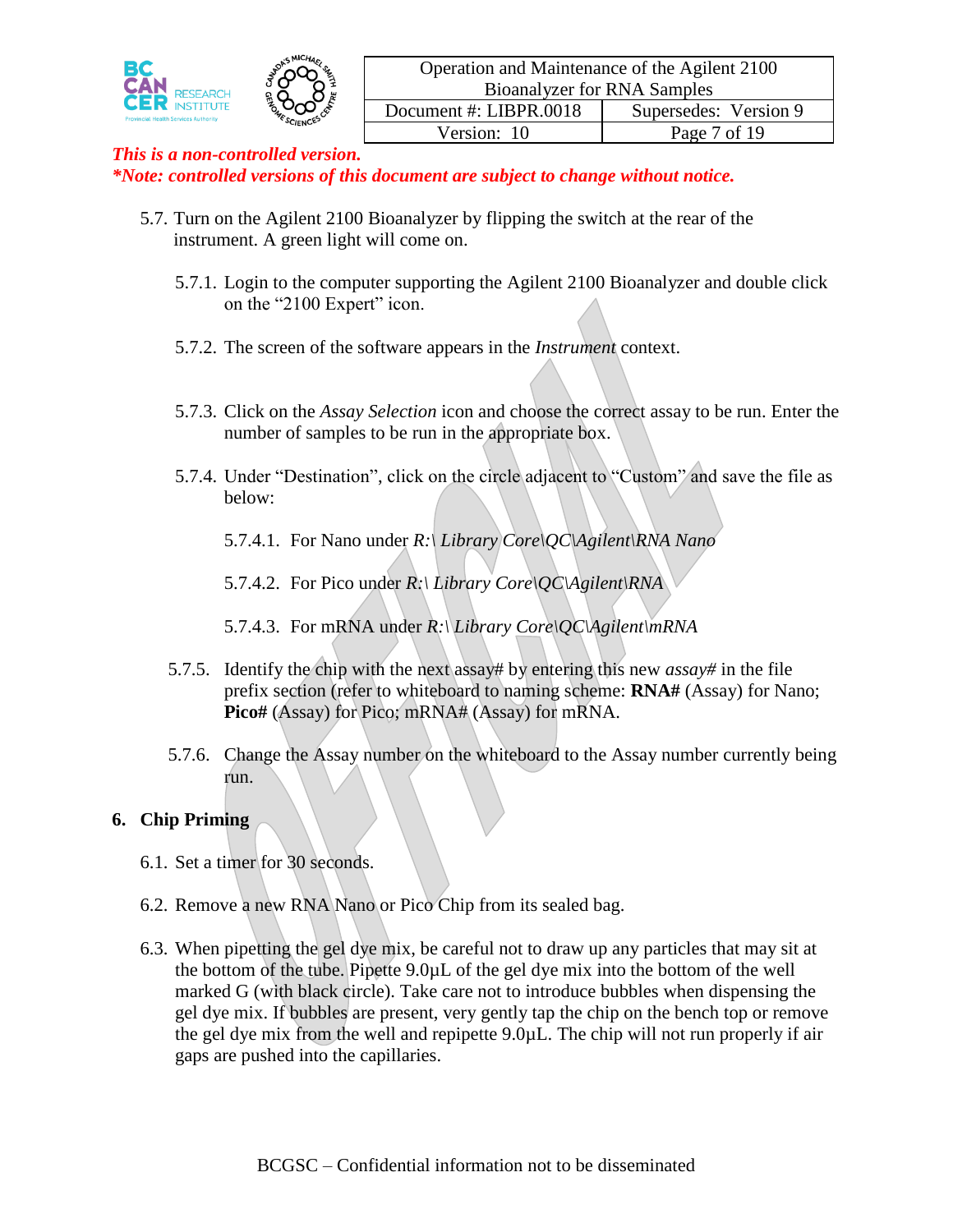

| Operation and Maintenance of the Agilent 2100 |                       |  |  |  |
|-----------------------------------------------|-----------------------|--|--|--|
| <b>Bioanalyzer for RNA Samples</b>            |                       |  |  |  |
| Document #: LIBPR.0018                        | Supersedes: Version 9 |  |  |  |
| Version: 10                                   | Page 8 of 19          |  |  |  |
|                                               |                       |  |  |  |



**Figure 3: Proper placement of pipette tip in chip well**

- 6.4. Place the chip onto the Chip Priming station.
- 6.5. Raise the syringe plunger to the 1mL mark. Ensure the lever clip is in the top position.
- 6.6. Press the plunger until it is held by the clip.
- 6.7. Start the timer, wait exactly 30 seconds then release the clip. Allow the plunger to rise by itself.
- 6.8. Wait for 5 seconds before slowly pulling the plunger back to the 1mL mark.
- 6.9. Remove the chip from the Chip Priming Station.

# **7. Loading the Remaining Gel Dye Mix and Nano/Pico Marker**

- 7.1. Pipette 9.0µL of gel dye mix into the 2 wells marked G.
- 7.2. Vortex the RNA Nano or Pico Marker for 3 seconds at high speed then quick spin. If running mRNA assay to check mRNA purified from less than 10µg of total RNA, dilute the RNA Nano marker by  $1/5<sup>th</sup>$ . Pipette 5.0 $\mu$ L of the RNA Nano or diluted RNA Nano or Pico Marker, depending on which assay it is, into the ladder well and then into all sample wells. Do not leave any empty wells or the chip will not run.
- 7.3. For Pico chip assay, pipette 9µL of the RNA 6000 Pico conditioning solution into the well marked CS.

# **8. Loading the Ladder and samples**

### *Note: Ensure the samples and RNA Nano ladder have been denatured for 2 minutes at 70 degrees and then snap chilled for 2 minutes before addition onto the chip (See 3.3)*

8.1. Pipette 1.0µL of denatured RNA Nano or Pico Ladder into the ladder well.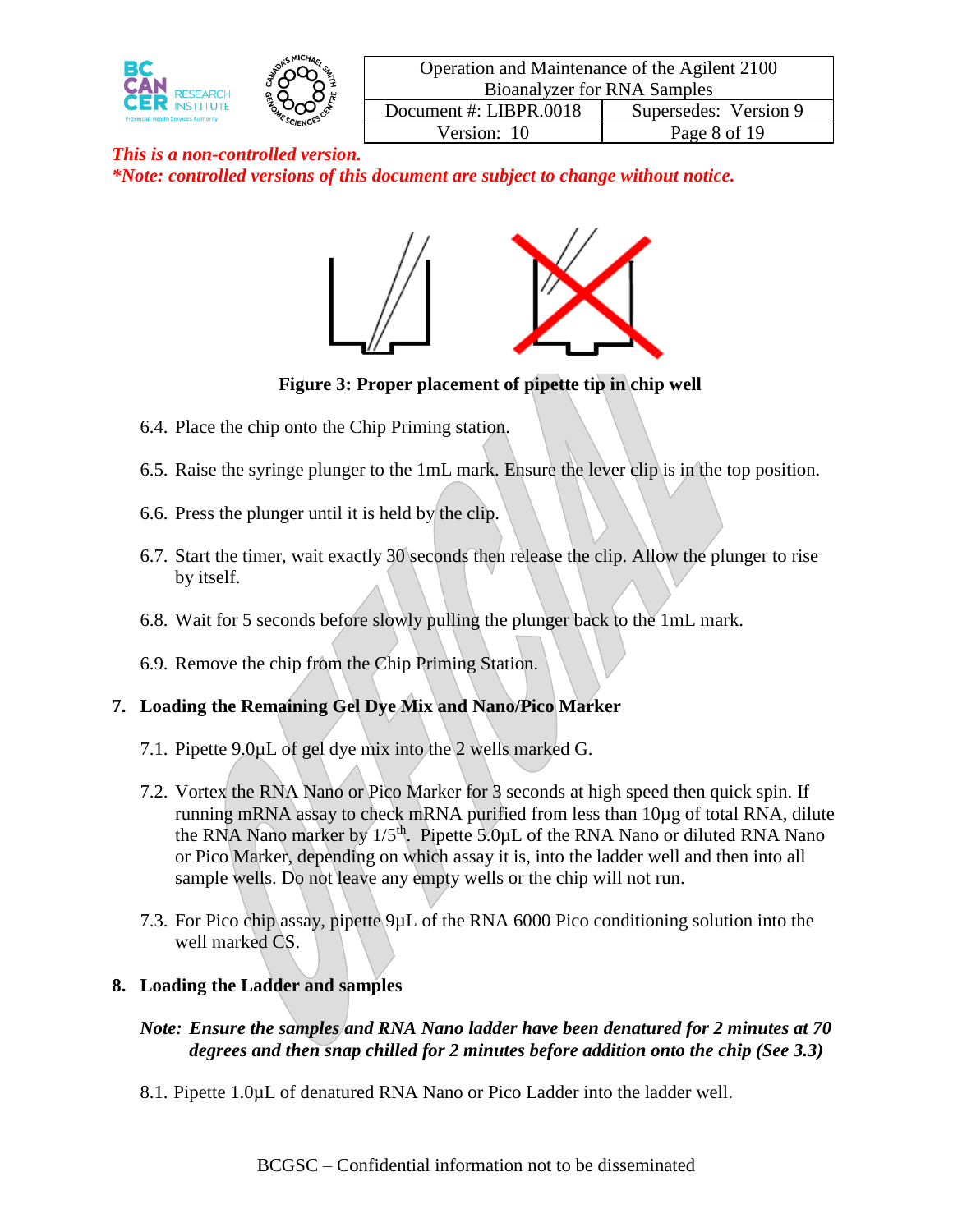

- 8.2. Pipette 1.0µL of denatured sample into each of the sample wells.
- 8.3. Pipette 1.0µL of DEPC-water or RNA Marker into each unused sample well.
- 8.4. Put the chip in the Agilent Vortex Mixer adapter and secure with labeling tape if necessary. Set speed at **2200 rpm** and vortex chip for one minute. *A prepared chip must be loaded within 5 minutes.*
- 8.5. Open the lid of the Bioanalyzer and carefully place the chip into the receptacle. The chip fits only one way.
- 8.6. Carefully close the lid. The electrodes fit into the well of the chip. The 2100 Expert software should display the appropriate assay chip on the screen.
- 8.7. Ensure that the appropriate assay has been selected.
- 8.8. Enter the sample information, including the Library ID or Sample ID, dilution information, volume of RNA sample and Initials in the chip summary table.
- 8.9. Click the *Start* button in the upper right window. The incoming raw signals are displayed in the *Instrument* context.

# **9. Shutdown and cleaning**

- 9.1. Immediately after the chip is finished, remove the chip from the receptacle of the Bioanalyzer and dispose of it in the waste container adjacent the instrument.
- 9.2. Refer to Steps 5.4 and 5.5 for the appropriate cleaning procedure.
- 9.3. Close the software and log off of the computer. Turn off the monitor as well. Switch off the Agilent 2100 BioAnalyzer.

# **10. Approval of Agilent Runs**

For runs approval, ensure the ladder has been run properly. Below is the ladder profile for the RNA 6000 Nano and Pico assays: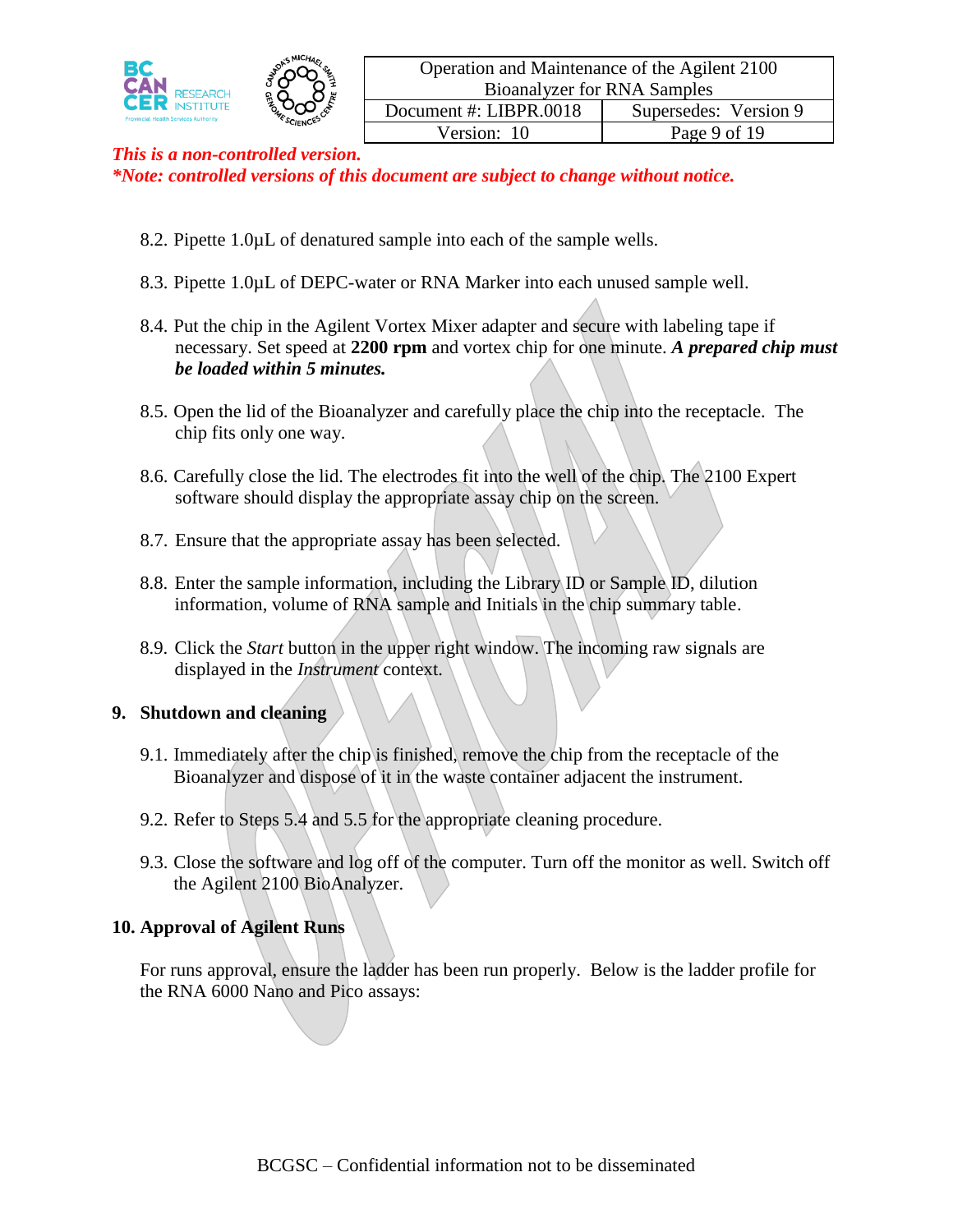

| Operation and Maintenance of the Agilent 2100 |                       |  |  |  |  |
|-----------------------------------------------|-----------------------|--|--|--|--|
| <b>Bioanalyzer for RNA Samples</b>            |                       |  |  |  |  |
| Document #: LIBPR.0018                        | Supersedes: Version 9 |  |  |  |  |
| Version: 10                                   | Page 10 of 19         |  |  |  |  |
|                                               |                       |  |  |  |  |







**Figure 5: RNA 6000 Pico ladder**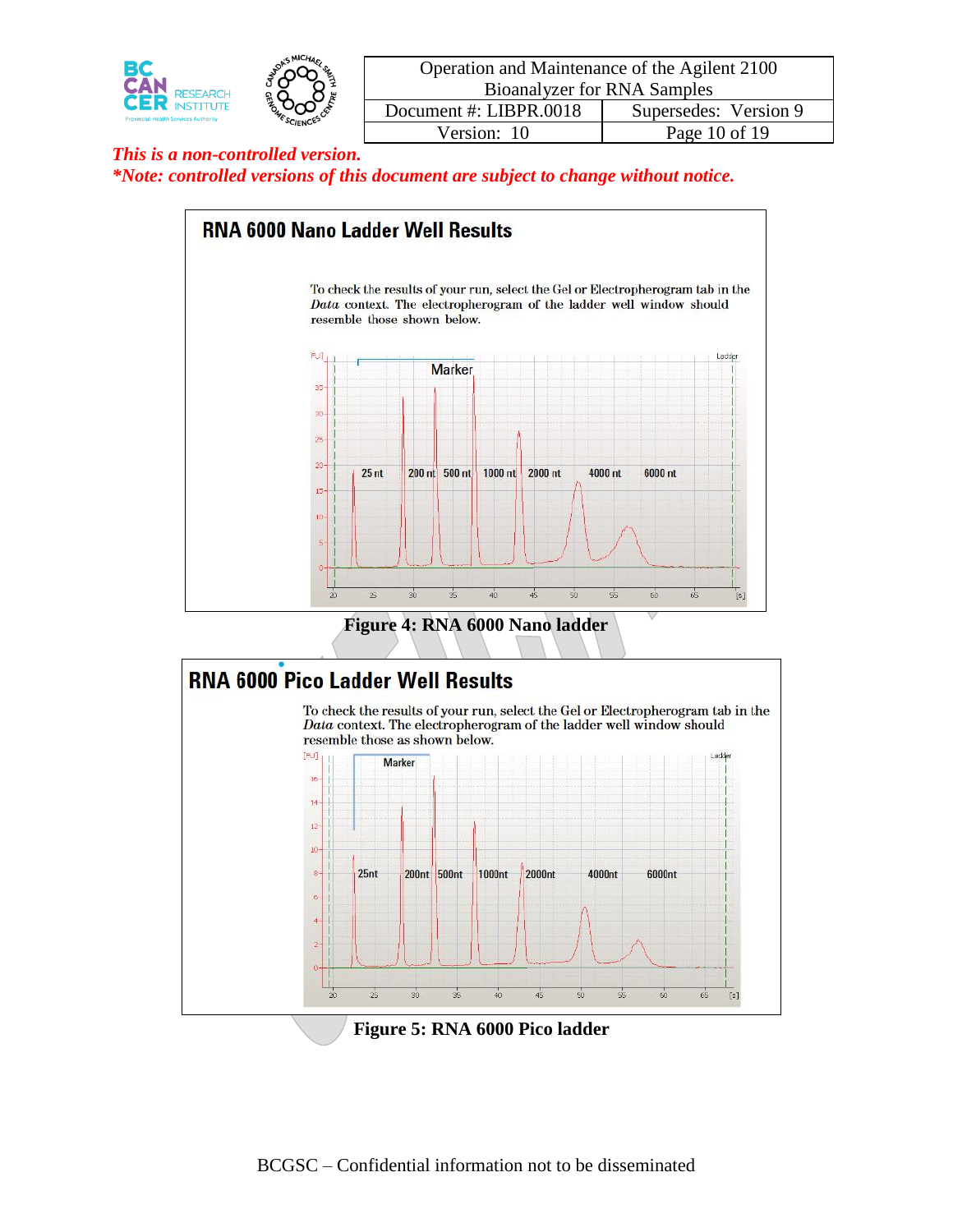

| Operation and Maintenance of the Agilent 2100 |                       |  |  |  |
|-----------------------------------------------|-----------------------|--|--|--|
| <b>Bioanalyzer for RNA Samples</b>            |                       |  |  |  |
| Document #: LIBPR.0018                        | Supersedes: Version 9 |  |  |  |
| Version: 10                                   | Page 11 of 19         |  |  |  |
|                                               |                       |  |  |  |

# **Appendix A**

### **1. Creating Bioanalyzer Runs for you Samples**

1.1. Under the Lib\_Construction tab, scan in your samples and the Agilent equ# that you used (equ283 or equ2216).

|                                                                  |                        |                    |           |                         | <b>AUTOMATED LABORATORY DATA ENTRY 'N TRACKING ENVIRONMENT</b> |                                                 |       |
|------------------------------------------------------------------|------------------------|--------------------|-----------|-------------------------|----------------------------------------------------------------|-------------------------------------------------|-------|
| Receiving<br>Lib Construction<br>2-pla678762equ2216<br>Scan<br>Μ |                        | Grab Plate Set     |           |                         | Error                                                          | Search DB                                       |       |
| Lab<br>Admin<br>Site Map                                         | Database               | Shipments<br>Views | Summaries | <b>Refresh Settings</b> |                                                                |                                                 |       |
|                                                                  |                        |                    |           |                         | Lab                                                            | <b>Bioanalyzer Runs</b>                         | Admin |
| Plates (create)(reserve)                                         | Tubes(create)(reserve) |                    |           |                         |                                                                |                                                 |       |
| <del></del>                                                      |                        |                    |           | Enter Plate ID(s):      | $\left  - \right $ - Select -                                  | $\overline{\mathbf{v}}$ $\overline{\mathbf{v}}$ |       |
|                                                                  |                        | $\Lambda$          |           |                         |                                                                |                                                 |       |

1.2. A list will be generated of all the samples that you have scanned in.

| Plate ID   |                | Library |          | Equipment Name |
|------------|----------------|---------|----------|----------------|
| 678752     | A29912:CD 1428 |         | BA2100-7 |                |
| 678753     | A29913:CD 1429 |         | BA2100-7 |                |
| 678754     | A29914:CD 1430 |         | BA2100-7 |                |
| 678755     | A29915:CD 1431 |         | BA2100-7 |                |
| 678756     | A29916:CD 1432 |         | BA2100-7 |                |
| 678757     | A29917:CD 1433 |         | BA2100-7 |                |
| 678758     | A29918:CD 1434 |         | BA2100-7 |                |
| 678759     | A29919:CD 1435 |         | BA2100-7 |                |
| 678760     | A29920:CD 1436 |         | BA2100-7 |                |
| 678761     | A29921:CD 1437 |         | BA2100-7 |                |
| 678762     | A29922:CD 1438 |         | BA2100-7 |                |
| 11 Records |                |         |          |                |
|            |                |         |          |                |

|        | Sample positions |
|--------|------------------|
| Plate  | Position(s)      |
| 678752 |                  |
| 678753 |                  |

**Create Bioanalyzer Run for the following plates**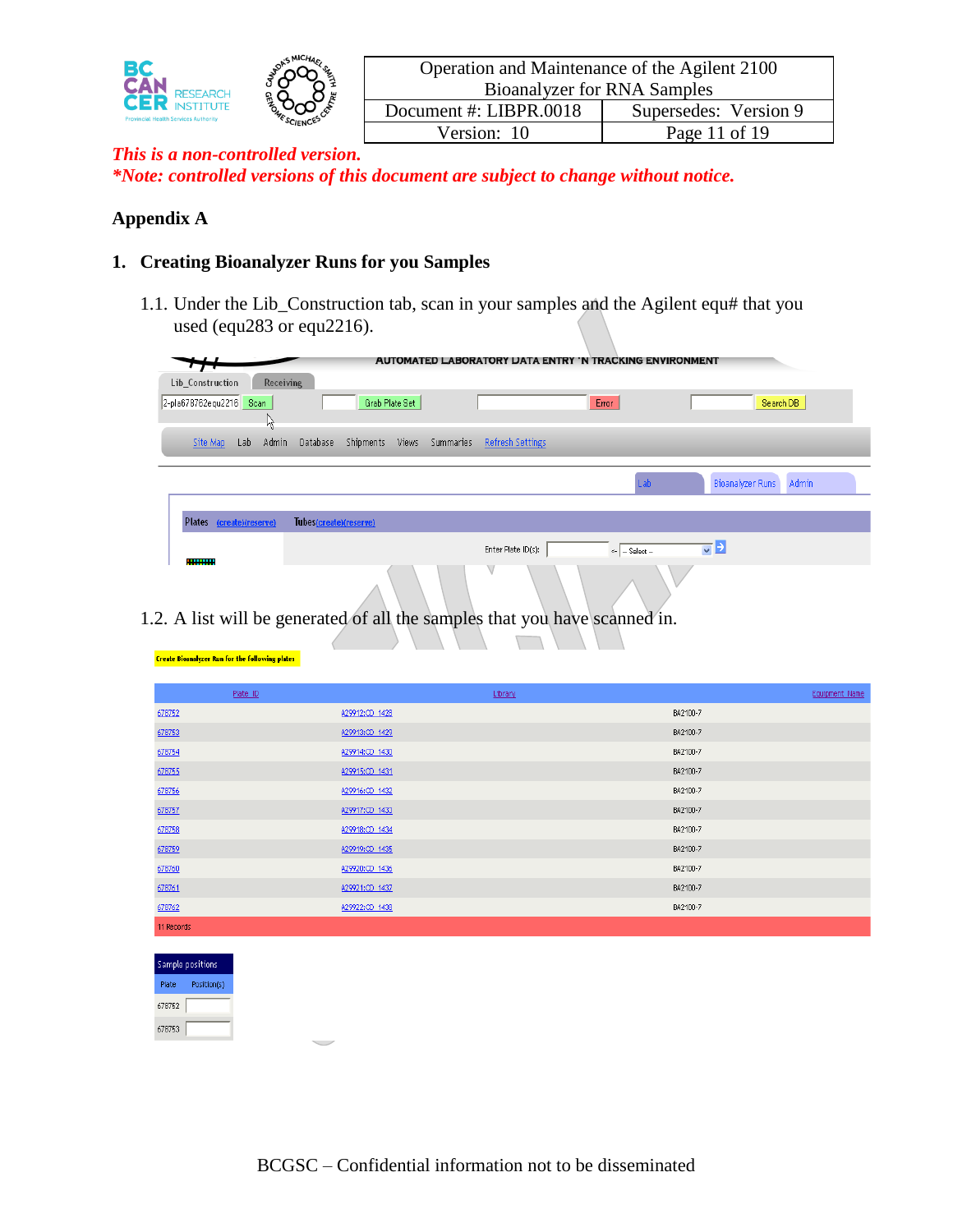

| Operation and Maintenance of the Agilent 2100 |                       |  |  |  |  |  |  |  |
|-----------------------------------------------|-----------------------|--|--|--|--|--|--|--|
| <b>Bioanalyzer for RNA Samples</b>            |                       |  |  |  |  |  |  |  |
| Document #: LIBPR.0018                        | Supersedes: Version 9 |  |  |  |  |  |  |  |
| Version: 10<br>Page 12 of 19                  |                       |  |  |  |  |  |  |  |
|                                               |                       |  |  |  |  |  |  |  |

1.3. In the "Sample Positions" table, fill in the position each sample loaded on the Agilent chip. Even though it is a 4x4 well chip, only the sample wells will be 'numbered'. For example, in row 1 of the chip, you have positions 1-3. Row 2 has positons 4-6 and so on. For the mRNA and RNAnano assays, there is a maximum of 12 postions. For the RNApico assay, there is a maximum of 11 postions.

|        | Sample positions |  |                                                                 |  |
|--------|------------------|--|-----------------------------------------------------------------|--|
| Plate  | Position(s)      |  |                                                                 |  |
| 678752 | ħ                |  | Enter position(s) of this sample on the chip, e.g. 1,2,3 or 1-3 |  |
| 678753 | l2               |  |                                                                 |  |
| 678754 | Iз               |  |                                                                 |  |
| 678755 | 14               |  |                                                                 |  |
| 678756 | 5                |  |                                                                 |  |
| 678757 | 16               |  |                                                                 |  |
| 678758 | 17               |  |                                                                 |  |
| 678759 | 18               |  |                                                                 |  |
| 678760 | l9.              |  |                                                                 |  |
| 678761 | 10               |  |                                                                 |  |
| 678762 | 11               |  |                                                                 |  |
|        |                  |  |                                                                 |  |

1.4. Enter in the Chip ID. If you accidentally enter in a Chip ID that was previously used for this assay, the next available Chip ID number will be assigned to your samples. Click "Create Bioanalyzer Run".

| 678760    | 19                      |          |  |
|-----------|-------------------------|----------|--|
| 678761    | 10                      |          |  |
| 678762    | 11                      |          |  |
|           |                         |          |  |
|           | <b>Input Parameters</b> |          |  |
| Chip ID:  |                         | RNA#1550 |  |
| Comments: |                         |          |  |
|           | Create Bioanalycer Run  |          |  |
|           |                         |          |  |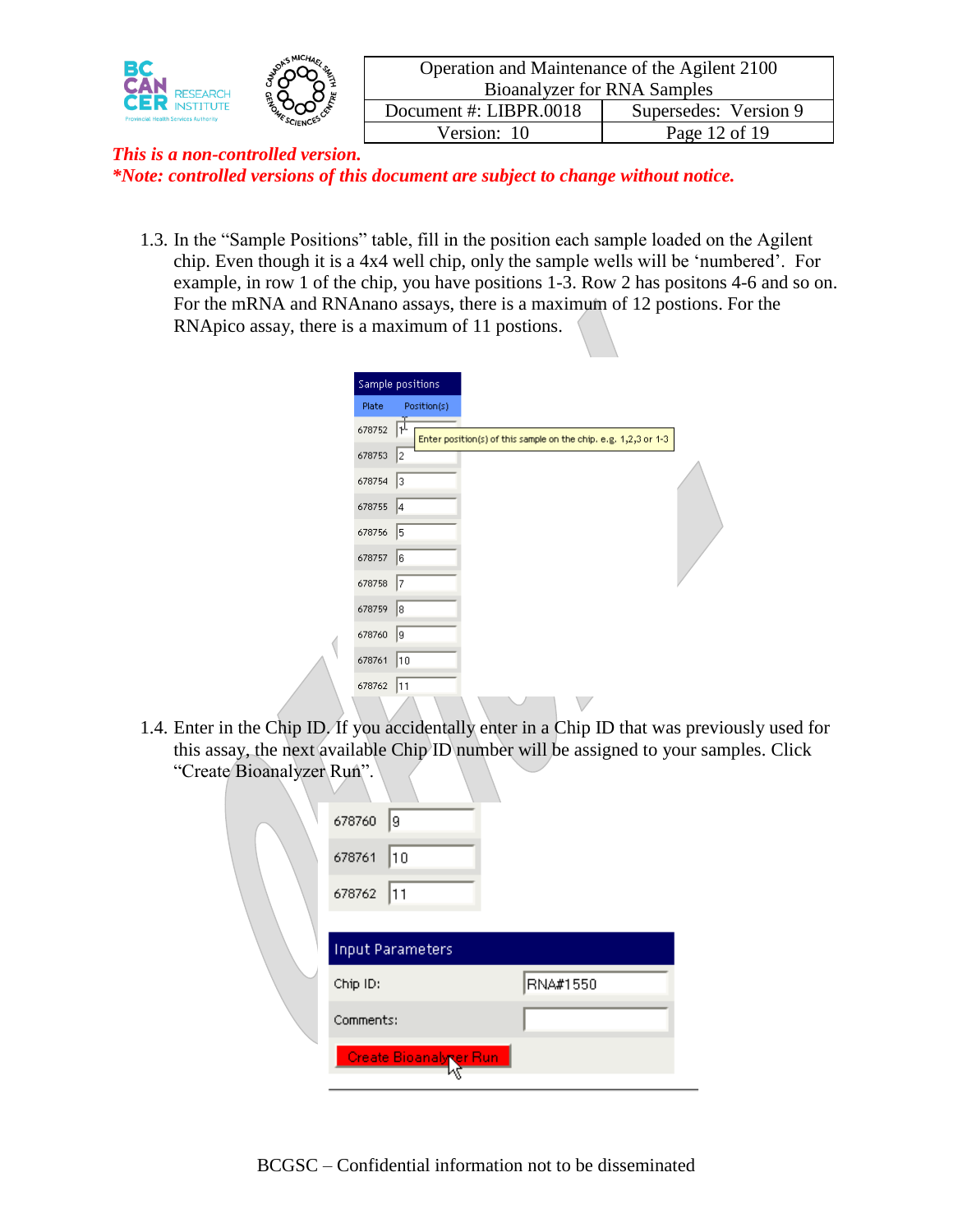

1.5. One run is created for each sample you scanned in.

| <b>Creating Bioanalyzer Run(s)</b>                      |                                                                                                                                                                                      |
|---------------------------------------------------------|--------------------------------------------------------------------------------------------------------------------------------------------------------------------------------------|
| Recorded Storage Location for Plates; reset to 'In Use' |                                                                                                                                                                                      |
| <b>Recorded relocation</b>                              |                                                                                                                                                                                      |
| Moved 1 Plate(s) > Rac10: In Use                        |                                                                                                                                                                                      |
|                                                         | Created Run(s): 133314,133315,133316,133317,133318,133319,133320,133322,133322,133323,133324 Please go to Bioanalyzer Runs' tab to monitor the progress and to view the run results. |
|                                                         |                                                                                                                                                                                      |

1.6. To monitor the run progress and to view the run results, select the "Bioanalyzer Runs" tab.

| $\bullet$                                                                                                                                                                                                   |                  |                           |                                  |  |
|-------------------------------------------------------------------------------------------------------------------------------------------------------------------------------------------------------------|------------------|---------------------------|----------------------------------|--|
| Lib_Construction<br>Receiving                                                                                                                                                                               |                  |                           |                                  |  |
| Grab Plate Set<br>Scan:                                                                                                                                                                                     |                  | Error                     | Search DB                        |  |
|                                                                                                                                                                                                             |                  |                           |                                  |  |
| Shipments<br>Database<br>Views<br>Summaries<br>Lab<br>Admin<br>Site Map                                                                                                                                     | Refresh Settings |                           |                                  |  |
| eating Bioanalyzer Run(s)                                                                                                                                                                                   |                  |                           |                                  |  |
| corded Storage Location for Plates; reset to 'In Use'                                                                                                                                                       |                  |                           |                                  |  |
| <b>corded relocation</b>                                                                                                                                                                                    |                  |                           |                                  |  |
| pved 1 Plate(s) -> Rac10: In Use                                                                                                                                                                            |                  |                           |                                  |  |
| eated Run(s): 133295,133296,133297,133298,133299,133300,133301,133302,133303,133304,133305 Please go to Bioanalyzer Runs' tab to monitor the progress and to view the run results.<br>rrent Samples: 1 Tube |                  |                           |                                  |  |
|                                                                                                                                                                                                             |                  | Lab                       | Bioanalyzer Runs<br><b>Admin</b> |  |
|                                                                                                                                                                                                             |                  |                           |                                  |  |
| 1.7. Your samples will show up under "Pending Runs".                                                                                                                                                        |                  |                           |                                  |  |
|                                                                                                                                                                                                             | Lab              | Admin<br>Bioanalyzer Runs |                                  |  |
| <b>Bioanalyzer Runs</b>                                                                                                                                                                                     |                  |                           |                                  |  |
|                                                                                                                                                                                                             |                  |                           |                                  |  |

| Pending Runs    |        |                |        |            |                      |                          |             |            |                          |                    |                 |                |               |                          |
|-----------------|--------|----------------|--------|------------|----------------------|--------------------------|-------------|------------|--------------------------|--------------------|-----------------|----------------|---------------|--------------------------|
| Position        | Plate  | Library        | Run ID | Run Status | Run DateTime         | Run Finished             | Result File | Chip ID    | Assay Type               | Equipment          | Run Test Status | Run Validation | Run QC Status | <b>Run</b> Comments      |
|                 | 678752 | A29912:CD 1428 | 133314 | In Process | Apr-19-2013 15:28:48 | ٠                        | a.          | RNA#1550   | $\overline{\phantom{a}}$ | BA2100-7 - EQU2216 | Production      | Pending        | N/A           | ۰                        |
| $\overline{2}$  | 678753 | A29913:CD 1429 | 133315 | In Process | Apr-19-2013 15:28:48 | $\overline{\phantom{a}}$ | $\sim$      | RNA#1550   | $\sim$                   | BA2100-7 - EQU2216 | Production      | Pending        | N/A           | $\overline{\phantom{a}}$ |
| з.              | 678754 | A29914:CD 1430 | 133316 | In Process | Apr-19-2013 15:28:48 | $\overline{\phantom{a}}$ | ÷.          | RNA#1550 - |                          | BA2100-7 - EQU2216 | Production      | Pending        | N/A           | $\overline{\phantom{a}}$ |
| $\Delta$        | 678755 | A29915:CD 1431 | 133317 | In Process | Apr-19-2013 15:28:48 | $\overline{\phantom{a}}$ | $\sim$      | RNA#1550 - |                          | BA2100-7 - EQU2216 | Production      | Pending        | N/A           | $\overline{\phantom{a}}$ |
| 5               | 678756 | A29916:CD 1432 | 133318 | In Process | Apr-19-2013 15:28:48 | $\sim$                   | $\sim$      | RNA#1550 - |                          | BA2100-7 - EQU2216 | Production      | Pending        | N/A           | ٠                        |
| 6               | 678757 | A29917:CD 1433 | 133319 | In Process | Apr-19-2013 15:28:48 | $\overline{\phantom{a}}$ | $\sim$      | RNA#1550   | $\sim$                   | BA2100-7 - EQU2216 | Production      | Pending        | N/A           | $\overline{\phantom{a}}$ |
| $\overline{7}$  | 678758 | A29918:CD 1434 | 133320 | In Process | Apr-19-2013 15:28:48 | $\overline{\phantom{a}}$ | $\sim$      | RNA#1550 - |                          | BA2100-7 - EQU2216 | Production      | Pending        | N/A           | $\overline{\phantom{a}}$ |
| 8               | 678759 | A29919:CD 1435 | 133321 | In Process | Apr-19-2013 15:28:48 | $\overline{\phantom{a}}$ | $\sim$      | RNA#1550 - |                          | BA2100-7 - EQU2216 | Production      | Pending        | N/A           | $\overline{\phantom{a}}$ |
| 9.              | 678760 | A29920:CD 1436 | 133322 | In Process | Apr-19-2013 15:28:48 | $\sim$                   | $\sim$      | RNA#1550 - |                          | BA2100-7 - EQU2216 | Production      | Pending        | N/A           | ٠                        |
| 10 <sup>°</sup> | 678761 | A29921:CD 1437 | 133323 | In Process | Apr-19-2013 15:28:48 | ٠                        | $\sim$      | RNA#1550   | $\sim$                   | BA2100-7 - EQU2216 | Production      | Pending        | N/A           | $\overline{\phantom{a}}$ |
| 11              | 678762 | A29922:CD 1438 | 133324 | In Process | Apr-19-2013 15:28:48 | $\overline{\phantom{a}}$ | ÷.          | RNA#1550 - |                          | BA2100-7 - EQU2216 | Production      | Pending        | N/A           | $\overline{\phantom{a}}$ |
| 11 Records      |        |                |        |            |                      |                          |             |            |                          |                    |                 |                |               |                          |
|                 |        |                |        |            |                      |                          |             |            |                          |                    |                 |                |               | W                        |

**E**Analyzed Runs

No Waiting Analysis runs found;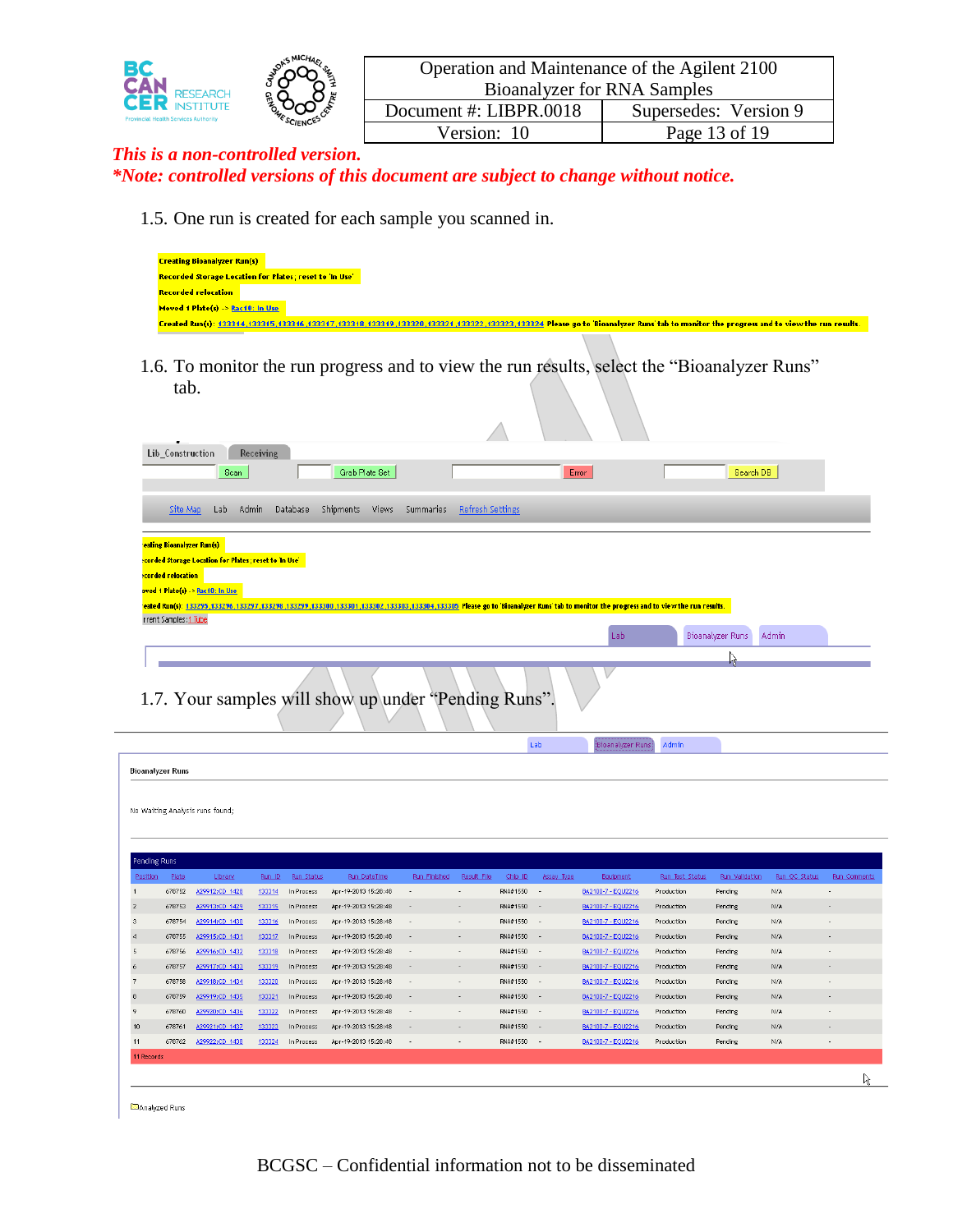

| Operation and Maintenance of the Agilent 2100 |                       |  |  |  |  |  |  |  |
|-----------------------------------------------|-----------------------|--|--|--|--|--|--|--|
| <b>Bioanalyzer for RNA Samples</b>            |                       |  |  |  |  |  |  |  |
| Document #: LIBPR.0018                        | Supersedes: Version 9 |  |  |  |  |  |  |  |
| Version: 10                                   | Page 14 of 19         |  |  |  |  |  |  |  |
|                                               |                       |  |  |  |  |  |  |  |

1.8. Once the Runs have been validated by LIMS, your samples will show up in the "Waiting Analysis Runs" section. LIMS will edit the Chip ID number if incorrect. It will also fill in when the run was completed, where the results are stored, and the assay type. This takes about 10 minutes.

|           |                  |                              |                              |        |                  |                                             |                        | Lab                                                                                                                                 |                    | Bioanalyzer Runs                        | <b>Admin</b>               |                                                                     |         |     |  |
|-----------|------------------|------------------------------|------------------------------|--------|------------------|---------------------------------------------|------------------------|-------------------------------------------------------------------------------------------------------------------------------------|--------------------|-----------------------------------------|----------------------------|---------------------------------------------------------------------|---------|-----|--|
|           | Bioanalyzer Runs |                              |                              |        |                  |                                             |                        |                                                                                                                                     |                    |                                         |                            |                                                                     |         |     |  |
|           |                  |                              |                              |        |                  |                                             |                        |                                                                                                                                     |                    |                                         |                            |                                                                     |         |     |  |
|           |                  | <b>Waiting Analysis Runs</b> |                              |        |                  |                                             |                        |                                                                                                                                     |                    |                                         |                            |                                                                     |         |     |  |
| $\bullet$ | <b>Position</b>  | Plate                        | Library                      |        |                  | Run ID Run Status Run DateTime Run Finished |                        | Result File                                                                                                                         | Chip ID            | Assay Type                              |                            | Equipment Run Test Status Run Validation Run QC Status Run Comments |         |     |  |
| □         | $\overline{1}$   |                              | 678752 A29912:CD 1428        | 133314 | Data<br>Acquired | Apr-18-2013<br>00;00;00                     | 2013-04-19<br>15:41:22 | WisaacNabinstruments\Bioanalyzer Run\BA2100-4<br>VRNA#1550VRNA#1550_Eukaryote Total RNA<br>Nano DE20901540 2013-04-18 17-20-21.xad  |                    | Eukaryote<br>RNA#1550 Total RNA<br>Nano | BA2100-4-<br><b>EOU283</b> | Production                                                          | Pending | N/A |  |
|           | $\Box$ 2         |                              | 678753 A29913:CD 1429 133315 |        | Data<br>Acquired | Apr-18-2013<br>00:00:00                     | 2013-04-19<br>15:41:22 | WisaacNabinstruments\Bioanalyzer Run\BA2100-4<br>VRNA#1550\RNA#1550_Eukaryote Total RNA<br>Nano DE20901540 2013-04-18 17-20-21.xad  | RNA#1550 Total RNA | Eukaryote<br>Nano                       | BA2100-4-<br><b>EQU283</b> | Production                                                          | Pending | N/A |  |
| П         | $\mathbf{3}$     | 678754                       | A29914:CD 1430               | 133316 | Data<br>Acquired | Apr-18-2013<br>00:00:00                     | 2013-04-19<br>15:41:22 | NisaacNabinstruments\Bioanalyzer_Run\BA2100-4<br>VRNA#1550VRNA#1550_Eukaryote Total RNA<br>Nano DE20901540 2013-04-18 17-20-21.xad  | RNA#1550 Total RNA | Eukaryote<br>Nano                       | BA2100-4-<br><b>EOU283</b> | Production                                                          | Pending | N/A |  |
| Ω.        | $\overline{4}$   |                              | 678755 A29915:CD 1431 133317 |        | Data<br>Acquired | Apr-18-2013<br>00:00:00                     | 2013-04-19<br>15:41:22 | NisaacNabinstruments\Bioanalyzer_Run\BA2100-4<br>VRNA#1550VRNA#1550 Eukaryote Total RNA<br>Nano_DE20901540_2013-04-18_17-20-21.xad  | RNA#1550 Total RNA | Eukaryote<br>Nano                       | BA2100-4-<br><b>EQU283</b> | Production                                                          | Pending | N/A |  |
| 0         | -5               | 678756                       | A29916:CD 1432               | 133318 | Data<br>Acquired | Apr-18-2013<br>00:00:00                     | 2013-04-19<br>15:41:22 | NisaacNabinstruments\Bioanalyzer_Run\BA2100-4<br>VRNA#1550\RNA#1550_Eukaryote Total RNA<br>Nano_DE20901540_2013-04-18_17-20-21.xad  | RNA#1550 Total RNA | Eukaryote<br>Nano                       | BA2100-4-<br><b>EQU283</b> | Production                                                          | Pending | N/A |  |
| П.        | - 6              |                              | 678757 A29917:CD 1433        | 133319 | Data<br>Acquired | Apr-18-2013<br>00:00:00                     | 2013-04-19<br>15:41:22 | WisaacNabinstruments\Bioanalyzer_Run\BA2100-4<br>VRNA#1550VRNA#1550 Eukaryote Total RNA<br>Nano_DE20901540_2013-04-18_17-20-21.xad  | RNA#1550 Total RNA | Eukaryote<br>Nano                       | BA2100-4-<br><b>EQU283</b> | Production                                                          | Pending | N/A |  |
| п         | $\overline{7}$   |                              | 678758 A29918:CD 1434        | 133320 | Data<br>Acquired | Apr-18-2013<br>00:00:00                     | 2013-04-19<br>15:41:22 | WisaacNabinstruments\Bioanalyzer_Run\BA2100-4<br>VRNA#1550VRNA#1550 Eukaryote Total RNA<br>Nano_DE20901540_2013-04-18_17-20-21.xad  | RNA#1550 Total RNA | Eukaryote<br>Nano                       | BA2100-4-<br><b>EQU283</b> | Production                                                          | Pending | N/A |  |
| O.        | 8                |                              | 678759 A29919:CD 1435        | 133321 | Data<br>Acquired | Apr-18-2013<br>00;00;00                     | 2013-04-19<br>15:41:22 | NisaacNabinstruments\Bioanalyzer_Run\BA2100-4<br>VRNA#1550VRNA#1550 Eukaryote Total RNA<br>Nano DE20901540 2013-04-18 17-20-21.xad  | RNA#1550 Total RNA | Eukaryote<br>Nano                       | BA2100-4-<br><b>EQU283</b> | Production                                                          | Pending | N/A |  |
| 0         | 9                | 678760                       | A29920:CD 1436               | 133322 | Data<br>Acquired | Apr-18-2013<br>00;00;00                     | 2013-04-19<br>15:41:22 | WisaacNabinstruments\Bioanalyzer Run\BA2100-4<br>VRNA#1550\RNA#1550_Eukaryote Total RNA<br>Nano DE20901540 2013-04-18 17-20-21.xad  |                    | Eukarvote<br>RNA#1550 Total RNA<br>Nano | BA2100-4-<br><b>EQU283</b> | Production                                                          | Pending | N/A |  |
| □         | 10               |                              | 678761 A29921:CD 1437        | 133323 | Data<br>Acquired | Apr-18-2013<br>00:00:00                     | 2013-04-19<br>15:41:22 | WisaacNabinstruments\Bioanalyzer Run\BA2100-4<br>VRNA#1550VRNA#1550 Eukaryote Total RNA<br>Nano DE20901540 2013-04-18 17-20-21.xad  | RNA#1550 Total RNA | Eukaryote<br>Nano                       | BA2100-4-<br><b>EQU283</b> | Production                                                          | Pending | N/A |  |
| П         | 11               | 678762                       | A29922:CD 1438               | 133324 | Data<br>Acquired | Apr-18-2013<br>00:00:00                     | 2013-04-19<br>15:41:22 | Wisaac\labinstruments\Bioanalyzer_Run\BA2100-4<br>VRNA#1550\RNA#1550_Eukaryote Total RNA<br>Nano DE20901540 2013-04-18 17-20-21.xad |                    | Eukarvote<br>RNA#1550 Total RNA<br>Nano | BA2100-4-<br><b>EQU283</b> | Production                                                          | Pending | N/A |  |
|           | 11 Records       |                              |                              |        |                  |                                             |                        |                                                                                                                                     |                    |                                         |                            |                                                                     |         |     |  |

Add Analysis Data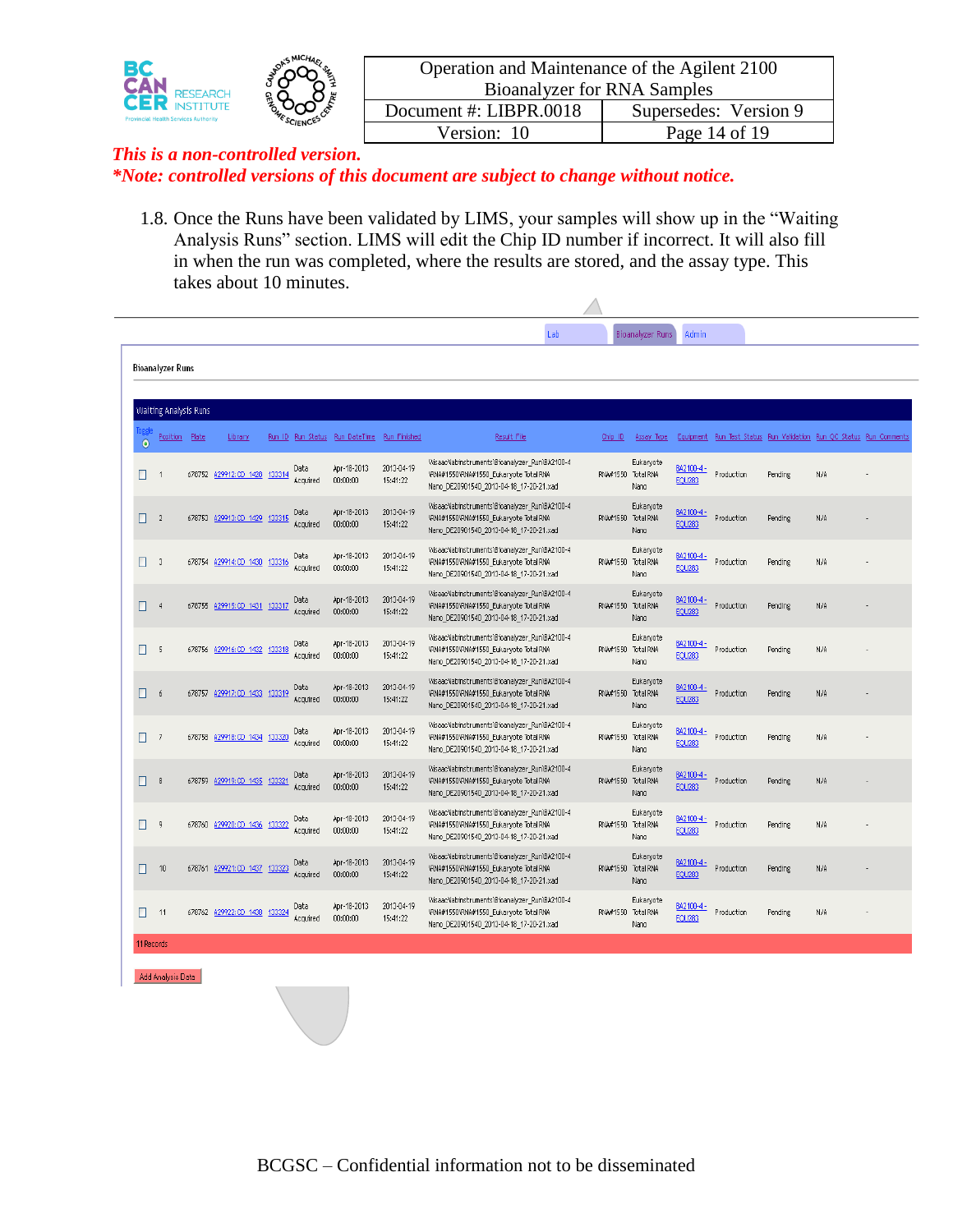

| Operation and Maintenance of the Agilent 2100 |                       |  |  |  |  |  |  |  |  |
|-----------------------------------------------|-----------------------|--|--|--|--|--|--|--|--|
| <b>Bioanalyzer for RNA Samples</b>            |                       |  |  |  |  |  |  |  |  |
| Document #: LIBPR.0018                        | Supersedes: Version 9 |  |  |  |  |  |  |  |  |
| Version: 10                                   | Page 15 of 19         |  |  |  |  |  |  |  |  |
|                                               |                       |  |  |  |  |  |  |  |  |

1.9. Select the samples you want to analyze and select "Add Analysis Data".

|            |                         |        |                              |        |                  |                                             |                        | Lab                                                                                                                                  |                    | Bioanalyzer Runs  | Admin                      |                                                                     |         |     |  |
|------------|-------------------------|--------|------------------------------|--------|------------------|---------------------------------------------|------------------------|--------------------------------------------------------------------------------------------------------------------------------------|--------------------|-------------------|----------------------------|---------------------------------------------------------------------|---------|-----|--|
|            | <b>Bioanalyzer Runs</b> |        |                              |        |                  |                                             |                        |                                                                                                                                      |                    |                   |                            |                                                                     |         |     |  |
|            |                         |        |                              |        |                  |                                             |                        |                                                                                                                                      |                    |                   |                            |                                                                     |         |     |  |
|            | Waiting Analysis Runs   |        |                              |        |                  |                                             |                        |                                                                                                                                      |                    |                   |                            |                                                                     |         |     |  |
| $\bullet$  | Position                | Plate  | Library                      |        |                  | Run ID Run Status Run DateTime Run Finished |                        | <b>Result File</b>                                                                                                                   | Chip ID            | Assay Type        |                            | Equipment Run Test Status Run Validation Run QC Status Run Comments |         |     |  |
| ☑          |                         | 678752 | A29912:CD 1428               | 133314 | Data<br>Acquired | Apr-18-2013<br>00:00:00                     | 2013-04-19<br>15:41:22 | WisaacNabinstruments\Bioanalyzer Run\BA2100-4<br>\RNA#1550\RNA#1550_Eukaryote Total RNA<br>Nano DE20901540 2013-04-18 17-20-21.xad   | RNA#1550 Total RNA | Eukaryote<br>Nano | BA2100-4-<br><b>EOU283</b> | Production                                                          | Pending | N/A |  |
| 図          | $\overline{2}$          |        | 678753 A29913:CD 1429 133315 |        | Data<br>Acquired | Apr-18-2013<br>00:00:00                     | 2013-04-19<br>15:41:22 | WisaacNabinstruments\Bioanalyzer Run\BA2100-4<br>VRNA#1550VRNA#1550 Eukaryote Total RNA<br>Nano_DE20901540_2013-04-18_17-20-21.xad   | RNA#1550 Total RNA | Eukaryote<br>Nano | BA2100-4-<br><b>EQU283</b> | Production                                                          | Pending | N/A |  |
| ☑          | $\sqrt{3}$              | 678754 | A29914:CD 1430               | 133316 | Data<br>Acquired | Apr-18-2013<br>00:00:00                     | 2013-04-19<br>15:41:22 | WisaacVabinstruments\Bioanalvzer Run\BA2100-4<br>\RNA#1550\RNA#1550 Eukaryote Total RNA<br>Nano_DE20901540_2013-04-18_17-20-21.xad   | RNA#1550 Total RNA | Eukarvote<br>Nano | BA2100-4-<br><b>EOU283</b> | Production                                                          | Pending | N/A |  |
| ⊡          | $\overline{4}$          |        | 678755 A29915:CD 1431 133317 |        | Data<br>Acquired | Apr-18-2013<br>00:00:00                     | 2013-04-19<br>15:41:22 | WisaacNabinstruments\Bioanalyzer_Run\BA2100-4<br>VRNA#1550VRNA#1550 Eukaryote Total RNA<br>Nano DE20901540 2013-04-18 17-20-21.xad   | RNA#1550 Total RNA | Eukaryote<br>Nano | BA2100-4-<br><b>EQU283</b> | Production                                                          | Pending | N/A |  |
| ☑          | - 5                     | 678756 | A29916:CD 1432               | 133318 | Data<br>Acquired | Apr-18-2013<br>00:00:00                     | 2013-04-19<br>15:41:22 | WisaacNabinstruments\Bioanalyzer Run\BA2100-4<br>VRNA#1550VRNA#1550_Eukaryote Total RNA<br>Nano DE20901540 2013-04-18 17-20-21.xad   | RNA#1550 Total RNA | Eukarvote<br>Nano | BA2100-4-<br><b>EQU283</b> | Production                                                          | Pending | N/A |  |
| ☑          | 6                       | 678757 | A29917:CD 1433               | 133319 | Data<br>Acquired | Apr-18-2013<br>00:00:00                     | 2013-04-19<br>15:41:22 | WisaacNabinstruments\Bioanalyzer_Run\BA2100-4<br>\RNA#1550\RNA#1550_Eukaryote Total RNA<br>Nano_DE20901540_2013-04-18_17-20-21.xad   | RNA#1550 Total RNA | Eukaryote<br>Nano | BA2100-4-<br><b>EOU283</b> | Production                                                          | Pending | N/A |  |
| ☑          | -7                      |        | 678758 A29918:CD 1434        | 133320 | Data<br>Acquired | Apr-18-2013<br>00:00:00                     | 2013-04-19<br>15:41:22 | WisaacNabinstruments\Bioanalyzer Run\BA2100-4<br>\RNA#1550\RNA#1550 Eukaryote Total RNA<br>Nano_DE20901540_2013-04-18_17-20-21.xad   | RNA#1550 Total RNA | Eukaryote<br>Nano | BA2100-4-<br><b>EOU283</b> | Production                                                          | Pending | N/A |  |
| 罓          | 8                       | 678759 | A29919:CD 1435 133321        |        | Data<br>Acquired | Apr-18-2013<br>00:00:00                     | 2013-04-19<br>15:41:22 | \\isaac\labinstruments\Bioanalyzer_Run\BA2100-4<br>VRNA#1550VRNA#1550_Eukaryote Total RNA<br>Nano DE20901540 2013-04-18 17-20-21.xad | RNA#1550 Total RNA | Eukaryote<br>Nano | BA2100-4-<br><b>EQU283</b> | Production                                                          | Pending | N/A |  |
| ☑          | 9                       | 678760 | A29920:CD 1436               | 133322 | Data<br>Acquired | Apr-18-2013<br>00:00:00                     | 2013-04-19<br>15:41:22 | WisaacNabinstruments\Bioanalyzer Run\BA2100-4<br>VRNA#1550VRNA#1550 Eukarvote Total RNA<br>Nano_DE20901540_2013-04-18_17-20-21.xad   | RNA#1550 Total RNA | Eukarvote<br>Nano | BA2100-4-<br><b>EQU283</b> | Production                                                          | Pending | N/A |  |
| ☑          | 10                      |        | 678761 A29921:CD 1437        | 133323 | Data<br>Acquired | Apr-18-2013<br>00:00:00                     | 2013-04-19<br>15:41:22 | WisaacNabinstruments\Bioanalyzer Run\BA2100-4<br>\RNA#1550\RNA#1550_Eukaryote Total RNA<br>Nano_DE20901540_2013-04-18_17-20-21.xad   | RNA#1550 Total RNA | Eukaryote<br>Nano | BA2100-4-<br><b>EOU283</b> | Production                                                          | Pending | N/A |  |
| ☑          | 11                      |        | 678762 A29922:CD 1438        | 133324 | Data<br>Acquired | Apr-18-2013<br>00:00:00                     | 2013-04-19<br>15:41:22 | WisaacNabinstruments\Bioanalyzer Run\BA2100-4<br>\RNA#1550\RNA#1550 Eukaryote Total RNA<br>Nano_DE20901540_2013-04-18_17-20-21.xad   | RNA#1550 Total RNA | Eukaryote<br>Nano | BA2100-4-<br><b>EOU283</b> | Production                                                          | Pending | N/A |  |
| 11 Records |                         |        |                              |        |                  |                                             |                        |                                                                                                                                      |                    |                   |                            |                                                                     |         |     |  |

Add Analysis Data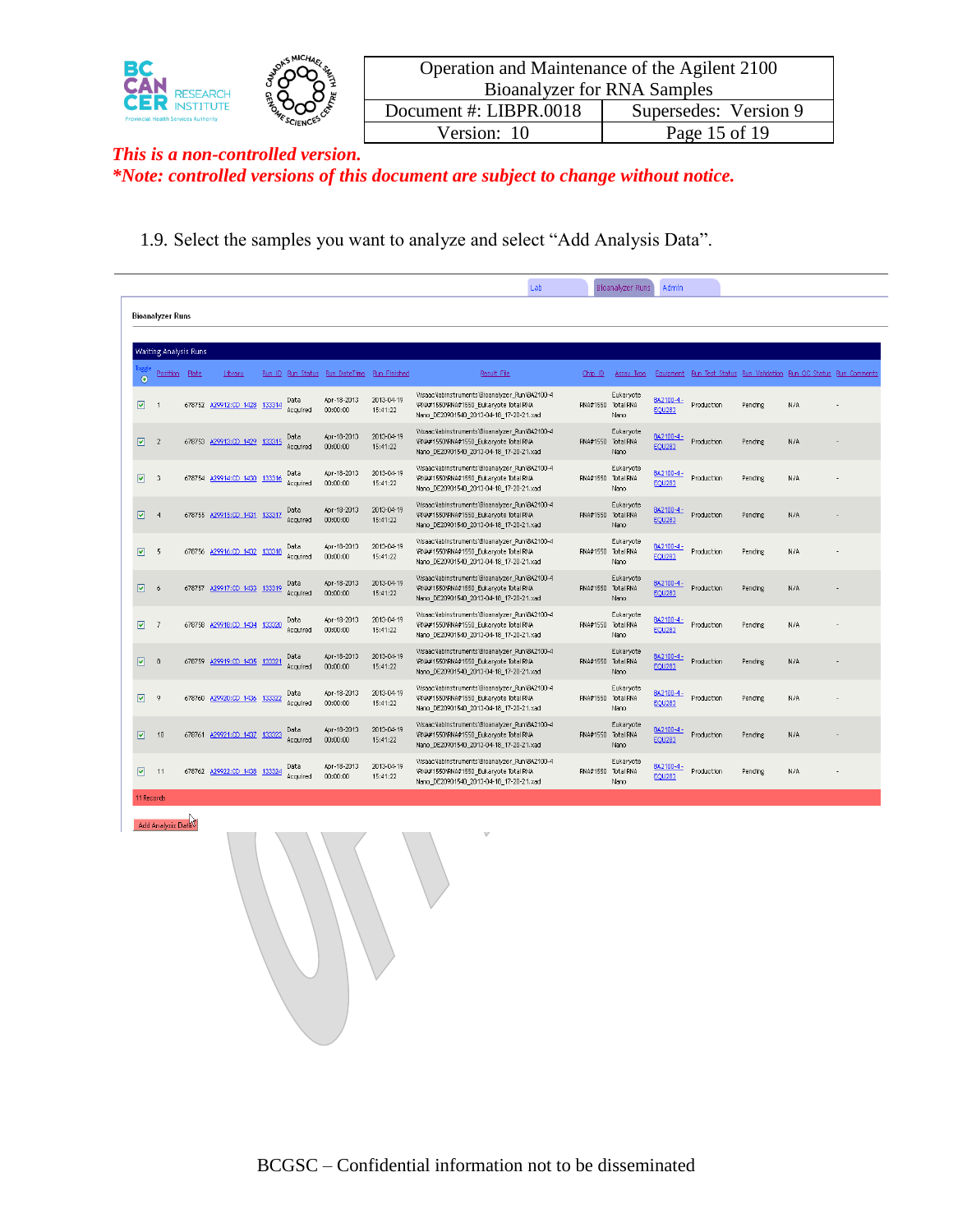

 $\triangle$ 

### *This is a non-controlled version. \*Note: controlled versions of this document are subject to change without notice.*

1.10. Depending on whether your run is an mRNA assay or a RNA nano assay, different attributes will show up for you to fill out. Once you have finished filling out the information, select "Submit Analysis Data".

| <b>Enter Bioanalyzer Run Analysis Results:</b> |                                                                                                |
|------------------------------------------------|------------------------------------------------------------------------------------------------|
| RNA Bioanalyzer Analysis Results:              |                                                                                                |
| Positions:                                     | 1,2,3,4,5,6,7,8,9,10,11                                                                        |
| Runs:                                          | 133314,133315,133316,133317,133318,133319,133320,133321,133322,133323,133324                   |
| Plates:                                        |                                                                                                |
| Libraries:                                     | A29922, A29921, A29921, A29918, A29917, A29917, A29917, A29918, A29913, A29913, A29912, A29922 |
| Dilution Factor:                               | 5, 5, 5, 5, 5, 4, 4, 4, 4, 4, 5                                                                |
| Agilent Concentration:                         | 100, 75, 50, 25, 200, 175, 1<br>50, 125, 300, 275, 250<br>m                                    |
| RIN:                                           | 10, 9, 8, 7, 7, 8, 9, 10, 9, 8,<br>7                                                           |

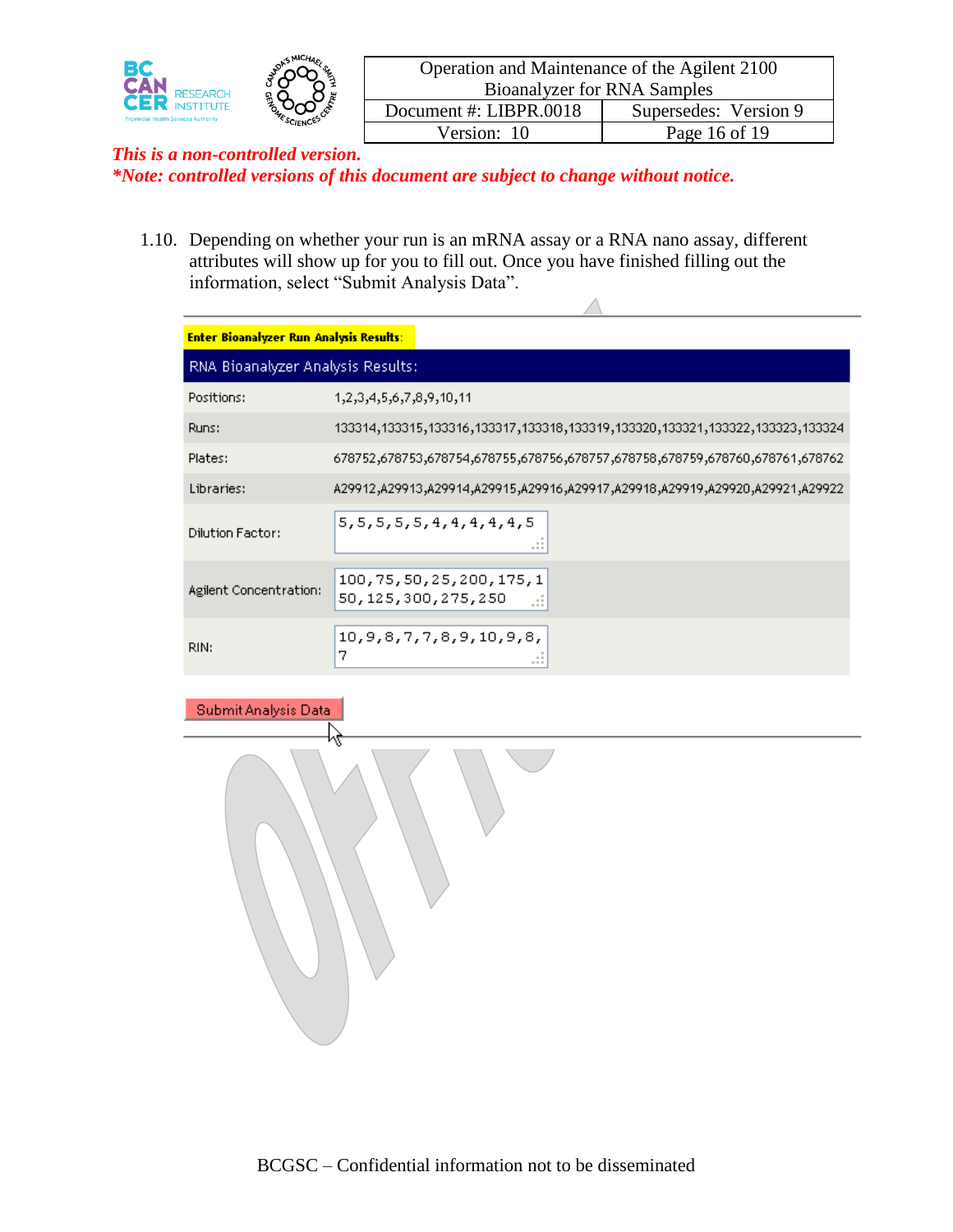

| Operation and Maintenance of the Agilent 2100 |                       |  |  |  |  |  |  |
|-----------------------------------------------|-----------------------|--|--|--|--|--|--|
| <b>Bioanalyzer for RNA Samples</b>            |                       |  |  |  |  |  |  |
| Document #: LIBPR.0018                        | Supersedes: Version 9 |  |  |  |  |  |  |
| Version: 10                                   | Page 17 of 19         |  |  |  |  |  |  |
|                                               |                       |  |  |  |  |  |  |

1.11. The results table will look like this. If the volumes are entered for your samples than lims will calculate the amount for you.

|                 |                                          |               |                  |                        |                     |                         |               | Successfully updated Bioanalyzer run analysis data for Run(s) 133314,133315,133316,133317,133318,133319,133320,133321,133322,133323,133324 |          |                             |                    |                          |                |                                           |       |                        |
|-----------------|------------------------------------------|---------------|------------------|------------------------|---------------------|-------------------------|---------------|--------------------------------------------------------------------------------------------------------------------------------------------|----------|-----------------------------|--------------------|--------------------------|----------------|-------------------------------------------|-------|------------------------|
|                 | Plate Attributes have been added/updated |               |                  |                        |                     |                         |               |                                                                                                                                            |          |                             |                    |                          |                |                                           |       |                        |
|                 | Experimental Data: Bioanalyzer Run - RNA |               |                  |                        |                     |                         |               |                                                                                                                                            |          |                             |                    |                          |                |                                           |       |                        |
| Run Type        | Experiment                               | Run<br>Status | Validation       | Library                | Original<br>Source  | Plate/Tube              | Position      | Result File                                                                                                                                | CHIP ID  | Assay Type                  | Dilution<br>Factor | Agilent<br>Concentration | RIN            | Agilent concentration RNA Amount<br>ng uL | ng    |                        |
| Bioanalyzer_Run | <b>RUN133314</b><br>A29912-1.            | Analyzed      | Pending          | A29912:CD 1428         | 40856:<br>CD 1428   | Pla678752:<br>A29912-1. |               | WisaacNabinstruments\Bioanalyzer_Run\BA2100-4\RNA#1550\RNA#1550_Eukaryote Total RNA<br>Nano DE20901540 2013-04-18 17-20-21.xad             | RNA#1550 | Eukarvote Total<br>RNA Nano |                    | 100                      |                | 10 500                                    | 10000 | Add/Edit Analysis Data |
| Bioanalyzer Run | UN133315<br>A29913-1.                    |               | Analyzed Pending | A29913:CD 1429         | 40857:<br>CD 1429   | Pla678753:<br>A29913-1. | $\gamma$      | WisaacNabinstruments\Bioanalyzer_Run\BA2100-4\RNA#1550\RNA#1550_Eukaryote Total RNA<br>Nano_DE20901540_2013-04-18_17-20-21.xad             | RNA#1550 | Eukarvote Total<br>RNA Nano | $\bar{\mathbf{z}}$ | 75                       |                | $9 - 375$                                 | 7500  | Add/Edit Analysis Data |
| Bioanalyzer Run | <b>RUN133316</b><br>A29914-1.            | Analyzed      | Pending          | A29914:CD 1430         | 40858:<br>CD 1430   | Pla678754:<br>A29914-1. | $\mathcal{R}$ | WisaacNabinstruments\Bioanalyzer_Run\BA2100-4\RNA#1550\RNA#1550_Eukaryote Total RNA<br>Nano DE20901540 2013-04-18 17-20-21.xad             | RNA#1550 | Eukaryote Total<br>RNA Nano | $\mathbf{g}$       | 50                       |                | $8 - 250$                                 | 5000  | Add/Edit Analysis Data |
| Bioanalyzer_Run | UN133317<br>A29915-1.                    |               | Analyzed Pending | A29915:CD_1431         | 40859:<br>CD 1431   | Pla678755:<br>A29915-1. |               | WisaacVabinstrumentsVBioanalyzer_RunVBA2100-4VRNA#1550VRNA#1550_Eukaryote Total RNA<br>Nano DE20901540 2013-04-18 17-20-21.xad             | RNA#1550 | Eukaryote Total<br>RNA Nano |                    | 25                       | 7              | 125                                       | 2500  | Add/Edit Analysis Data |
| Bioanalyzer_Run | <b>UN133318</b><br>A29916-1.             |               | Analyzed Pending | A29916:CD_1432         | 40860:<br>CD 1432   | Pla678756:<br>A29916-1. |               | WisaacNabinstruments\Bioanalyzer Run\BA2100-4\RNA#1550\RNA#1550 Eukaryote Total RNA<br>Nano_DE20901540_2013-04-18_17-20-21.xad             | RNA#1550 | Eukarvote Total<br>RNA Nano | $\mathbf{K}$       | 200                      |                | $7 - 1000$                                | 20000 | Add/Edit Analysis Data |
| Bioanalyzer Run | RUN133319<br>A29917-1.                   |               | Analyzed Pending | A29917:CD_1433         | 40861:<br>$CD_1433$ | Pla678757:<br>A29917-1. |               | WisaacNabinstruments\Bioanalyzer_Run\BA2100-4\RNA#1550\RNA#1550_Eukaryote Total RNA<br>Nano_DE20901540_2013-04-18_17-20-21.xad             | RNA#1550 | Eukarvote Total<br>RNA Nano |                    | 175                      |                | $8 - 700$                                 | 14000 | Add/Edit Analysis Data |
| Bioanalyzer Run | <u> UN133320</u><br>A29918-1.            | Analyzed      | Pending          | A29918:CD 1434         | 40862:<br>CD 1434   | Pla678758:<br>A29918-1. |               | WisaacNabinstruments\Bioanalyzer_Run\BA2100-4\RNA#1550\RNA#1550_Eukaryote Total RNA<br>Nano DE20901540 2013-04-18 17-20-21.xad             | RNA#1550 | Eukaryote Total<br>RNA Nano |                    | 150                      |                | 9,600                                     | 12000 | Add/Edit Analysis Data |
| Bioanalyzer_Run | <b>RUN133321</b><br>A29919-1.            | Analyzed      | Pending          | A29919:CD_1435         | 40863:<br>CD 1435   | Pla678759:<br>A29919-1. |               | WisaacNabinstruments\Bioanalyzer_Run\BA2100-4\RNA#1550\RNA#1550_Eukaryote Total RNA<br>Nano DE20901540 2013-04-18 17-20-21.xad             | RNA#1550 | Eukaryote Total<br>RNA Nano |                    | 125                      |                | 10 500                                    | 10000 | Add/Edit Analysis Data |
| Bioanalyzer_Run | UN133322<br>A29920-1.                    | Analyzed      | Pending          | A29920:CD_1436         | 40864:<br>CD 1436   | Pla678760:<br>A29920-1. |               | WisaacNabinstruments\Bioanalyzer_Run\BA2100-4\RNA#1550\RNA#1550_Eukaryote Total RNA<br>Nano_DE20901540_2013-04-18_17-20-21.xad             | RNA#1550 | Eukarvote Total<br>RNA Nano |                    | 300                      |                | $9 - 1200$                                | 24000 | Add/Edit Analysis Data |
| Bioanalyzer Run | UN133323<br>A29921-1.                    | Analyzed      |                  | Pending A29921:CD_1437 | 40865:<br>CD 1437   | Pla678761:<br>A29921-1. | 10            | WisaacNabinstruments\Bioanalyzer_Run\BA2100-4\RNA#1550\RNA#1550_Eukaryote Total RNA<br>Nano_DE20901540_2013-04-18_17-20-21.xad             | RNA#1550 | Eukaryote Total<br>RNA Nano |                    | 275                      |                | 8 1100                                    | 22000 | Add/Edit Analysis Data |
| Bioanalyzer_Run | LN133324<br>A29922-1.                    | Analvzed      | Pending          | A29922:CD_143B         | 40866:<br>CD 1438   | Pla678762:<br>A29922-1. | 11            | WisaacNabinstruments\Bioanalyzer_Run\BA2100-4\RNA#1550\RNA#1550_Eukaryote Total RNA<br>Nano_DE20901540_2013-04-18_17-20-21.xad             | RNA#1550 | Eukaryote Total<br>RNA Nano |                    | 250                      | $\overline{7}$ | 1250                                      | 25000 | Add/Edit Analysis Data |

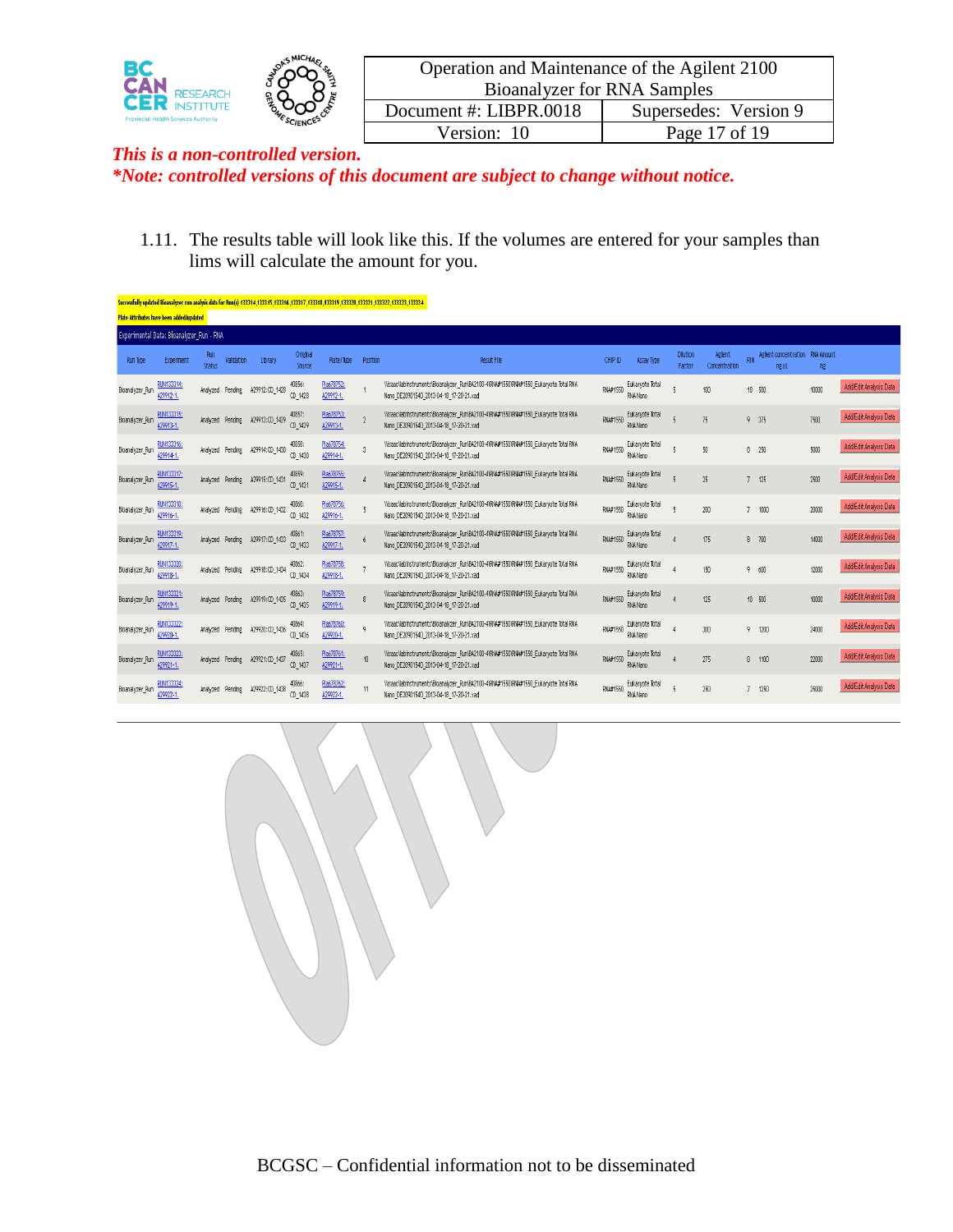

| Operation and Maintenance of the Agilent 2100 |                       |  |  |  |  |  |  |
|-----------------------------------------------|-----------------------|--|--|--|--|--|--|
| <b>Bioanalyzer for RNA Samples</b>            |                       |  |  |  |  |  |  |
| Document #: LIBPR.0018                        | Supersedes: Version 9 |  |  |  |  |  |  |
| Version: 10                                   | Page 18 of 19         |  |  |  |  |  |  |
|                                               |                       |  |  |  |  |  |  |

1.12. If you go back to the Bioanalyzer Runs tab, your samples will show up under "Analyzed Runs".

|                                 |                                  |               |                  |                |                    |                         |                | . .                                                                                                                              | <b><i><u><u>DIAMINIAPPLEMITS</u></u></i></b> | <b>PERMITTEN</b> |                 |                                    |                    |                          |            |                                          |            |                        |
|---------------------------------|----------------------------------|---------------|------------------|----------------|--------------------|-------------------------|----------------|----------------------------------------------------------------------------------------------------------------------------------|----------------------------------------------|------------------|-----------------|------------------------------------|--------------------|--------------------------|------------|------------------------------------------|------------|------------------------|
| <b>Bioanalyzer Runs</b>         |                                  |               |                  |                |                    |                         |                |                                                                                                                                  |                                              |                  |                 |                                    |                    |                          |            |                                          |            |                        |
| No Waiting Analysis runs found; |                                  |               |                  |                |                    |                         |                |                                                                                                                                  |                                              |                  |                 |                                    |                    |                          |            |                                          |            |                        |
| No Pending runs found;          |                                  |               |                  |                |                    |                         |                |                                                                                                                                  |                                              |                  |                 |                                    |                    |                          |            |                                          |            |                        |
| <b>DAnalyzed Runs</b>           |                                  |               |                  |                |                    |                         |                |                                                                                                                                  |                                              |                  |                 |                                    |                    |                          |            |                                          |            |                        |
|                                 | Last Week Bioanalyzer Runs - RNA |               |                  |                |                    |                         |                |                                                                                                                                  |                                              |                  |                 |                                    |                    |                          |            |                                          |            |                        |
| Run Type                        | Experiment                       | Run<br>Status | Validation       | Library        | Original<br>Source | Plate/Tube              | Position       |                                                                                                                                  | Result File                                  |                  | CHIP ID         | Assay Type                         | Dilution<br>Factor | Agilent<br>Concentration | <b>RIN</b> | Agilent<br>concentration ng uL Amount ng | <b>RNA</b> |                        |
| Bioanalyzer_Run                 | <b>RUN133314</b><br>A29912-1.    | Analyzed      | Pending          | A29912:CD_1428 | 40856:<br>CD_1428  | Pla678752:<br>A29912-1. |                | WsaacNabinstruments\Bioanalyzer_Run\BA2100-4\RNA#1550\RNA#1550_Eukaryote Total RNA<br>Nano_DE20901540_2013-04-18_17-20-21.xad    |                                              |                  | <b>RNA#1550</b> | Eukaryote Total<br><b>RNA Nano</b> |                    | 100                      |            | 10 500                                   | 10000      | Add/Edit Analysis Data |
| Bioanalyzer_Run                 | <b>RUN133315</b><br>429913-1.    |               | Analyzed Pending | A29913:CD 1429 | 40857:<br>CD 1429  | Pla678753:<br>A29913-1. | $\overline{2}$ | \\isaac\\abinstruments\Bioanalyzer_Run\BA2100-4\RNA#1550\RNA#1550_Eukaryote Total RNA<br>Nano_DE20901540_2013-04-18_17-20-21.xad |                                              |                  | RNA#1550        | Eukaryote Total<br>RNA Nano        |                    | 75                       | 9 375      |                                          | 7500       | Add/Edit Analysis Data |
| Bioanalyzer_Run                 | RUN133316<br>29914-1.            |               | Analyzed Pending | A29914:CD 1430 | 40858:<br>CD 1430  | Pla678754:<br>A29914-1. | $\alpha$       | WisaacNabinstruments\Bioanalyzer_Run\BA2100-4\RNA#1550\RNA#1550_Eukaryote Total RNA<br>Nano_DE20901540_2013-04-18_17-20-21.xad   |                                              |                  | RNA#1550        | Eukaryote Total<br><b>RNA Nano</b> |                    | 50                       | 8 250      |                                          | 5000       | Add/Edit Analysis Data |
| Bioanalyzer_Run                 | <b>RUN133317</b><br>A29915-1.    |               | Analyzed Pending | A29915:CD_1431 | 40859:<br>CD_1431  | Pla678755:<br>A29915-1. |                | WsaacNabinstruments\Bioanalyzer_Run\BA2100-4\RNA#1550\RNA#1550_Eukaryote Total RNA<br>Nano_DE20901540_2013-04-18_17-20-21.xad    |                                              |                  | <b>RNA#1550</b> | Eukaryote Total<br><b>RNA Nano</b> |                    | 25                       |            | $7 - 125$                                | 2500       | Add/Edit Analysis Data |
| Bioanalyzer_Run                 | <b>RUN133318</b><br>A29916-1.    |               | Analyzed Pending | A29916:CD_1432 | 40860:<br>CD_1432  | Pla678756:<br>A29916-1. |                | WisaacNabinstruments\Bioanalyzer_Run\BA2100-4\RNA#1550\RNA#1550_Eukaryote Total RNA<br>Nano_DE20901540_2013-04-18_17-20-21.xad   |                                              |                  | RNA#1550        | Eukaryote Total<br>RNA Nano        |                    | 200                      |            | 7 1000                                   | 20000      | Add/Edit Analysis Data |
| Bioanalyzer_Run                 | <b>RUN133319</b><br>129917-1.    | Analyzed      | Pending          | A29917:CD 1433 | 40861:<br>CD 1433  | Pla678757:<br>A29917-1. |                | WisaacNabinstruments\Bioanalyzer_Run\BA2100-4\RNA#1550\RNA#1550_Eukaryote Total RNA<br>Nano_DE20901540_2013-04-18_17-20-21.xad   |                                              |                  | RNA#1550        | Eukaryote Total<br><b>RNA Nano</b> |                    | 175                      | $8 - 700$  |                                          | 14000      | Add/Edit Analysis Data |
| Bioanalyzer Run                 | <b>PLIN133320</b><br>29918-1     | Analyzed      | Pending          | A29918:CD 1434 | 40862:<br>CD 1434  | Pla678758:<br>A29918-1. | -7             | Wisaac Vabinstruments 'Bioanalyzer_Run\BA2100-4\RNA#1550\RNA#1550_Eukaryote Total RNA<br>Nano DE20901540 2013-04-18 17-20-21.xad |                                              |                  | <b>RNA#1550</b> | Eukaryote Total<br><b>RNA Nano</b> |                    | 150                      | 9.600      |                                          | 12000      | Add/Edit Analysis Data |
| Bioanalyzer_Run                 | RUN133321:<br>A29919-1.          |               | Analyzed Pending | A29919:CD_1435 | 40863:<br>CD 1435  | Pla678759:<br>A29919-1. |                | WsaacNabinstruments\Bioanalyzer_Run\BA2100-4\RNA#1550\RNA#1550_Eukaryote Total RNA<br>Nano_DE20901540_2013-04-18_17-20-21.xad    |                                              |                  | RNA#1550        | Eukaryote Total<br>RNA Nano        |                    | 125                      |            | 10 500                                   | 10000      | Add/Edit Analysis Data |
| Bioanalyzer_Run                 | <b>RUN133322</b><br>129920-1.    |               | Analyzed Pending | A29920:CD_1436 | 40864:<br>CD 1436  | Pla678760:<br>A29920-1. |                | WisaacNabinstruments\Bioanalyzer_Run\BA2100-4\RNA#1550\RNA#1550_Eukaryote Total RNA<br>Nano_DE20901540_2013-04-18_17-20-21.xad   |                                              |                  | RNA#1550        | Eukaryote Total<br>RNA Nano        |                    | 300                      |            | 9 1200                                   | 24000      | Add/Edit Analysis Data |
| Bioanalyzer Run                 | <b>RLIN133323</b><br>A29921-1.   | Analyzed      | Pending          | A29921:CD 1437 | 40865:<br>CD 1437  | Pla678761:<br>A29921-1. | 10             | Wisaac Vabinstruments Bioanalyzer Run/BA2100-4\RNA#1550\RNA#1550 Eukaryote Total RNA<br>Nano DE20901540 2013-04-18 17-20-21.xad  |                                              |                  | <b>RNA#1550</b> | Eukaryote Total<br><b>RNA Nano</b> |                    | 275                      |            | 8 1100                                   | 22000      | Add/Edit Analysis Data |
| Bioanalyzer_Run                 | <b>8JN133324</b><br>29922-1.     |               | Analyzed Pending | A29922:CD_1438 | 40866<br>CD_1438   | Pla678762:<br>A29922-1. | 11             | WsaacNabinstruments\Bioanalyzer_Run\BA2100-4\RNA#1550\RNA#1550_Eukaryote Total RNA<br>Nano_DE20901540_2013-04-18_17-20-21.xad    |                                              |                  | <b>RNA#1550</b> | Eukaryote Total<br><b>RNA Nano</b> |                    | 250                      |            | $7 - 1250$                               | 25000      | Add/Edit Analysis Data |
|                                 |                                  |               |                  |                |                    |                         |                |                                                                                                                                  |                                              |                  |                 |                                    |                    |                          |            |                                          |            |                        |

1.13. If you want to edit any of the attributes, you can click on the "Add/Edit Analysis Data" button. For example, if the amount was not calculated for you because the volumes of your samples were not updated, you can edit the volume in LIMS, then go to the Bioanalyzer homepage and select the Run you want to edit under "Analyzed Runs".

 $\mathbb A$ 

|                                                   |                                                                                           | Lab<br>Admin<br>Bioanalyzer Runs                                                                                              |                                                                               |                                               |
|---------------------------------------------------|-------------------------------------------------------------------------------------------|-------------------------------------------------------------------------------------------------------------------------------|-------------------------------------------------------------------------------|-----------------------------------------------|
| <b>Bioanalyzer Runs</b>                           |                                                                                           |                                                                                                                               |                                                                               |                                               |
| No Waiting Analysis runs found;                   |                                                                                           |                                                                                                                               |                                                                               |                                               |
| No Pending runs found;                            |                                                                                           |                                                                                                                               |                                                                               |                                               |
|                                                   |                                                                                           |                                                                                                                               |                                                                               |                                               |
| <b>B</b> Analyzed Runs                            |                                                                                           |                                                                                                                               |                                                                               |                                               |
| Last Week Bioanalyzer Runs - RNA                  |                                                                                           |                                                                                                                               |                                                                               |                                               |
| Rin Type<br>Experiment                            | Run<br>Original<br>Plate/Tube Position<br>Validation<br>Library<br>Status<br>Source       | Result File                                                                                                                   | Dilution<br>Agient<br>RIN<br>CHIP ID<br>Assay Type<br>Factor<br>Concentration | RW<br>Agient<br>concentration ng uL Amount ng |
| <b>RUN133314:</b><br>Bioanalyzer_Run<br>A29912-1. | Pla678752:<br>40856:<br>Analyzed Pending A29912:CD_1428<br>00_1428<br>A29912-1.           | NisaacNabinstruments\Bioanalyzer_Run\BA2100-4RNA#1550\RNA#1550_Eukaryote Total RNA<br>Nano_DE20901540_2013-04-18_17-20-21.xad | Eukaryote Total<br>RNA#1550<br>$100$<br>$10 - 500$<br>5<br>RNA Nano           | dd'EditAnalysis Data<br>10000                 |
| <b>RUN133315:</b><br>Bioanalyzer_Run<br>A29913-1. | Pla678753:<br>40857:<br>Analyzed Pending A29913:00_1429<br>$\sim$<br>CD_1429<br>A29913-1. | NisaacNabinstruments'Bioanalyzer_Run\BA2100-40NA#1550\RNA#1550_Eukaryote Total RNA<br>Nano_DE20901540_2013-04-18_17-20-21.xad | Eukaryote Total<br>$75\,$<br>RNA#1550<br>5<br>$9 - 375$<br>RNA Nano           | Add/EditAnalysis Data<br>7500                 |

BCGSC – Confidential information not to be disseminated